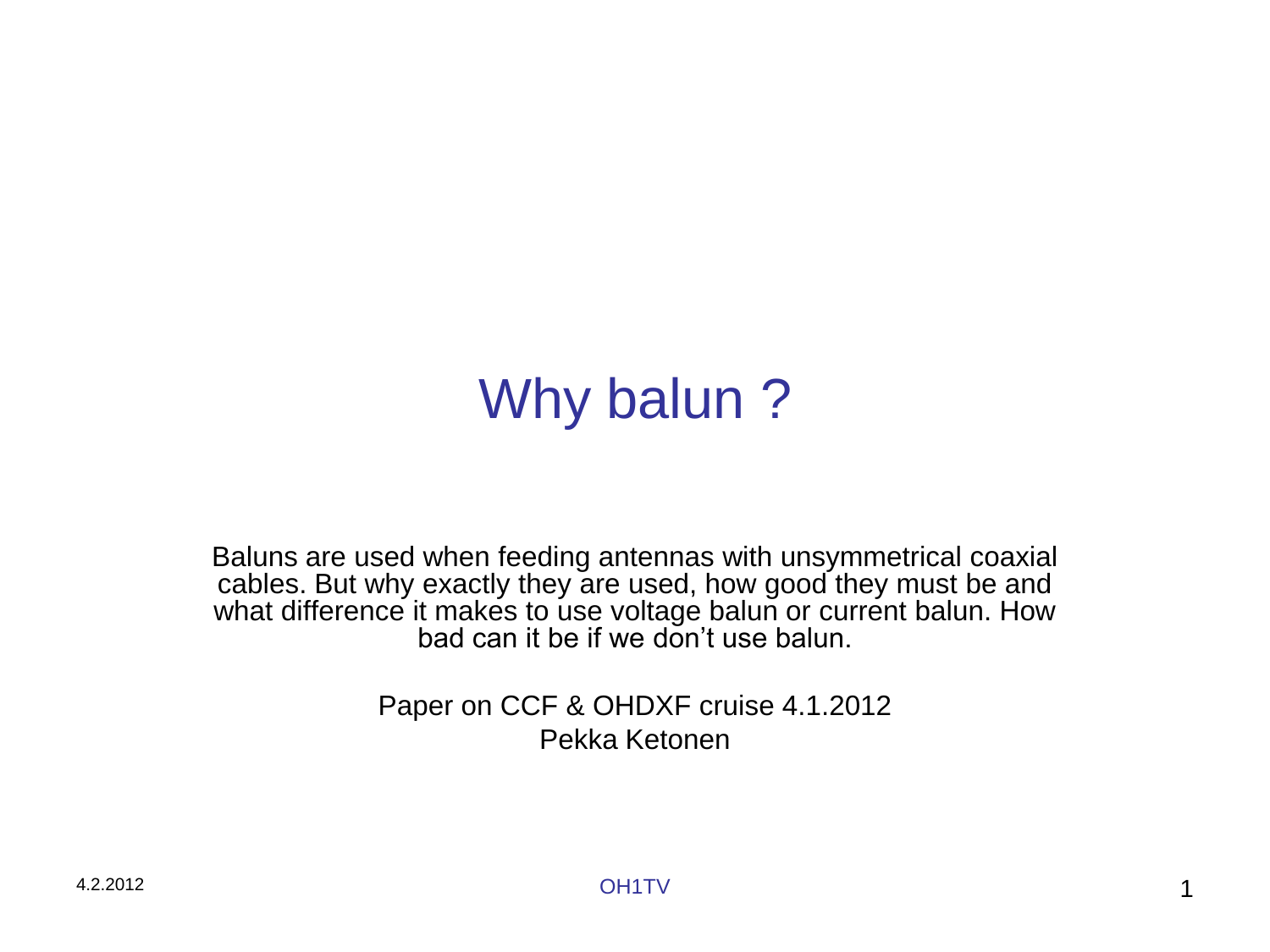#### Case A: 3-el 20m yagi up 21m No feed cable

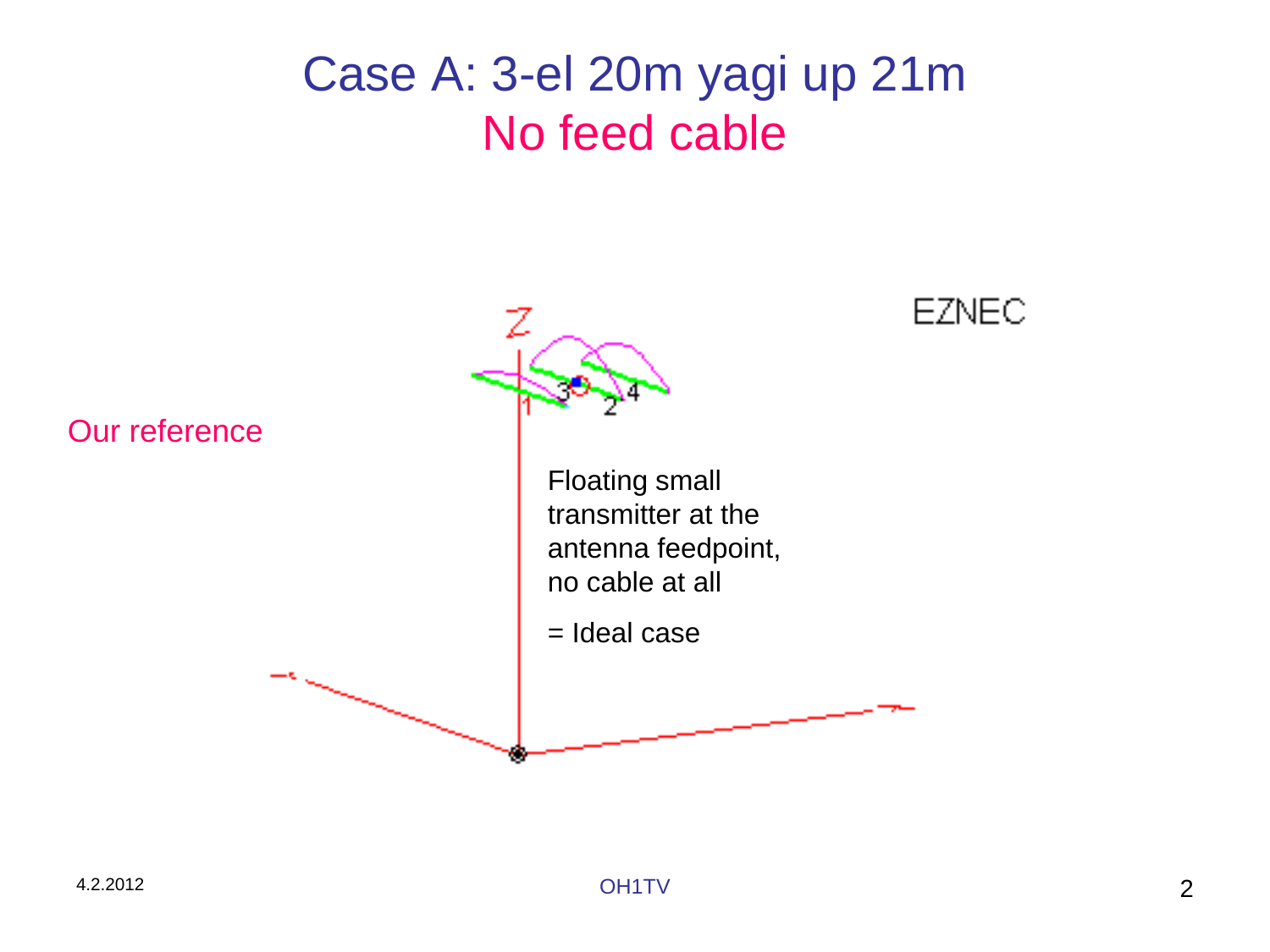#### Case A: 3-el 20m yagi up 21m No feed cable



#### Our reference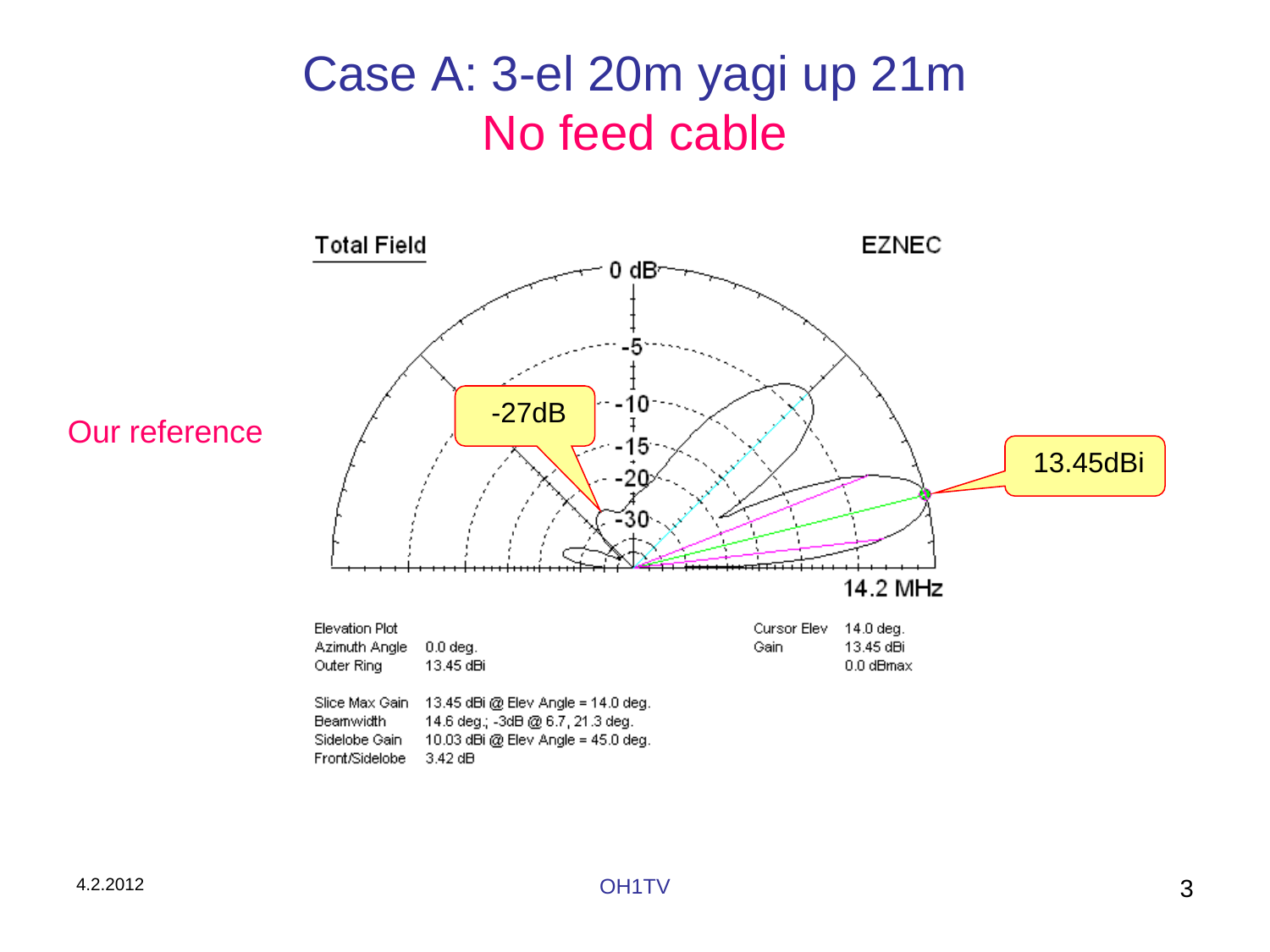#### Case A: 3-el 20m yagi up 21m No feed cable, elevation 14 deg



#### Our reference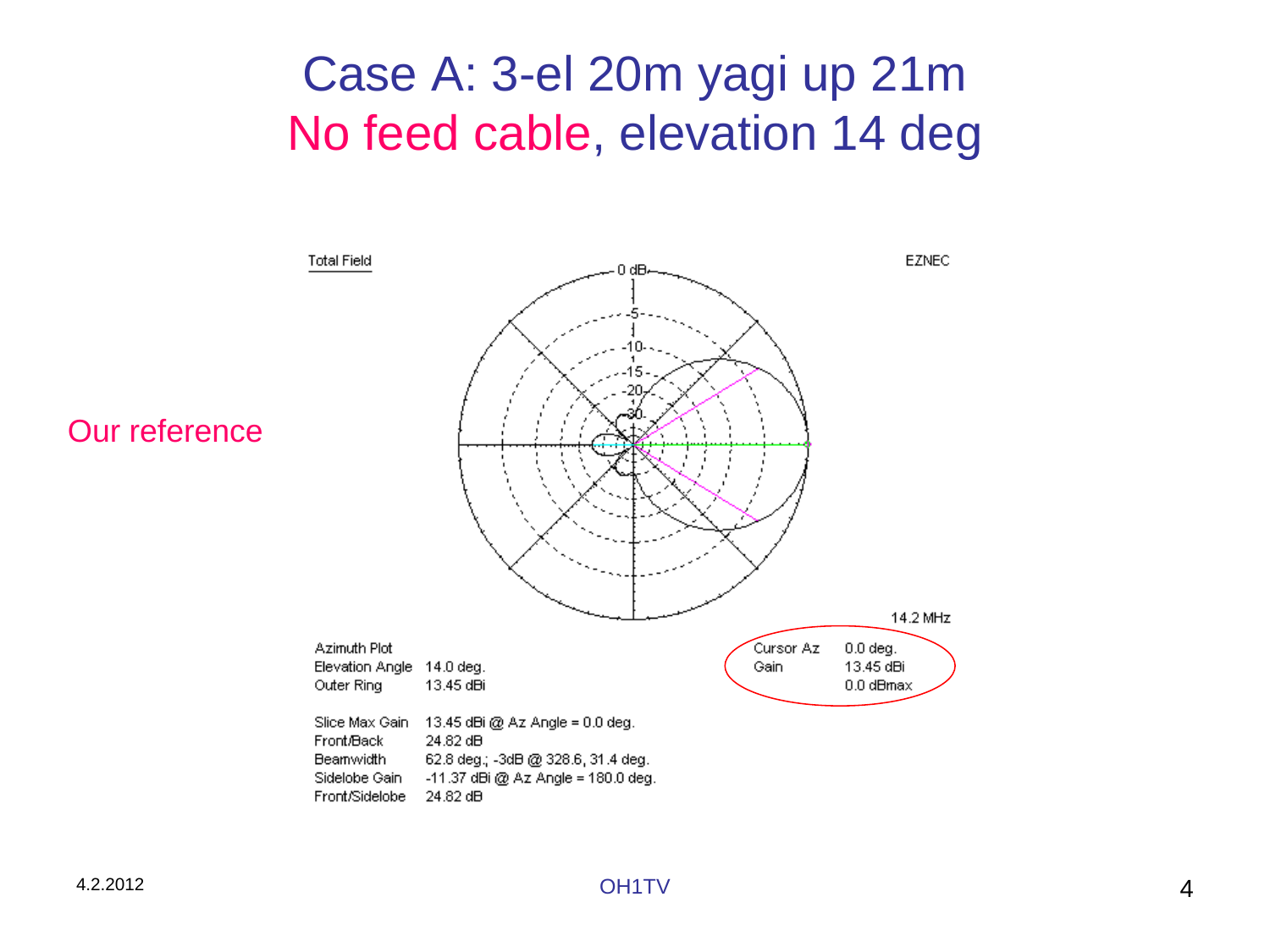#### Case B: 3-el 20m yagi up 21m Feed with coax (5), no balun

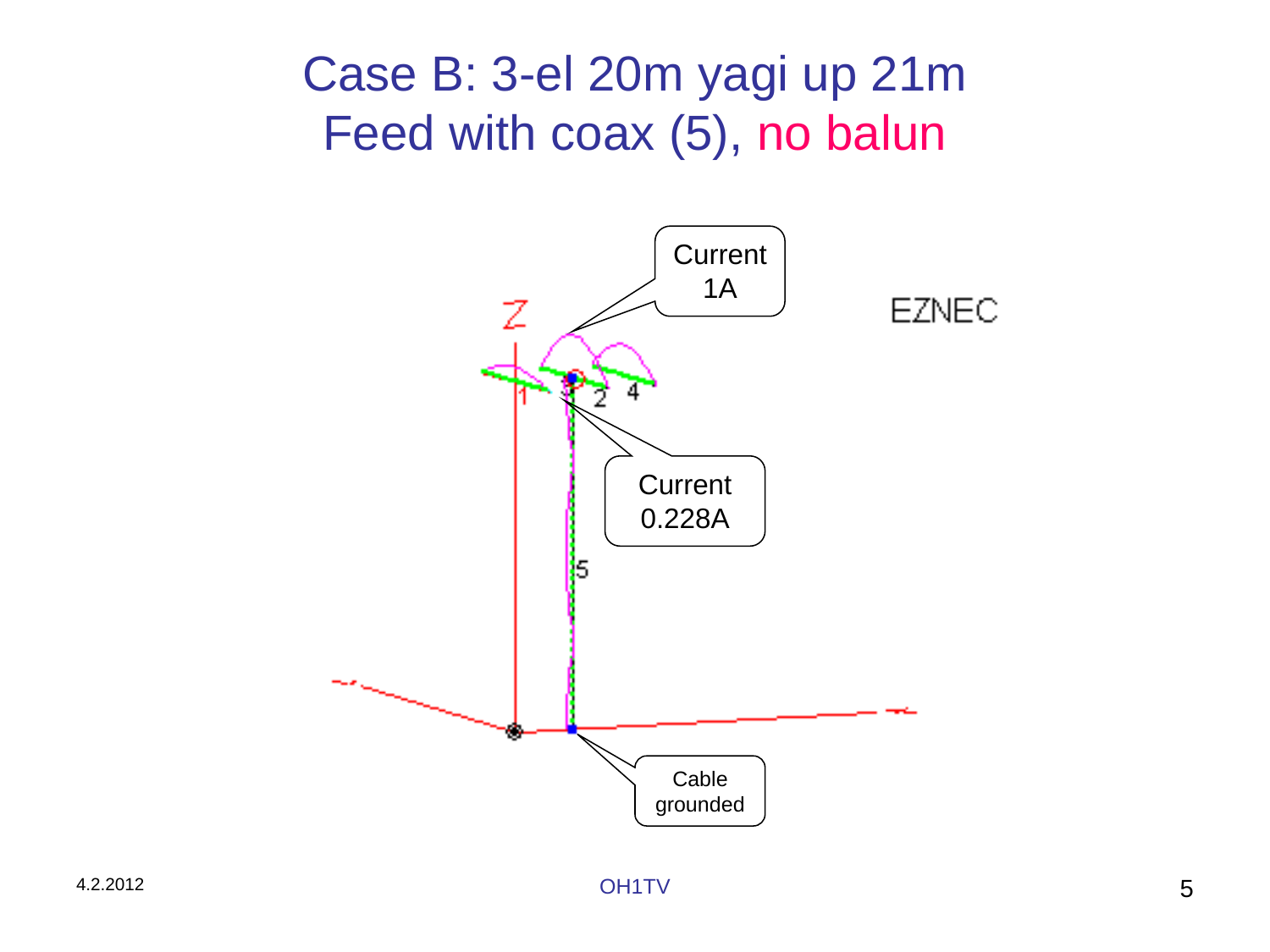#### Case B: 3-el 20m yagi up 21m Feed with coax, no balun

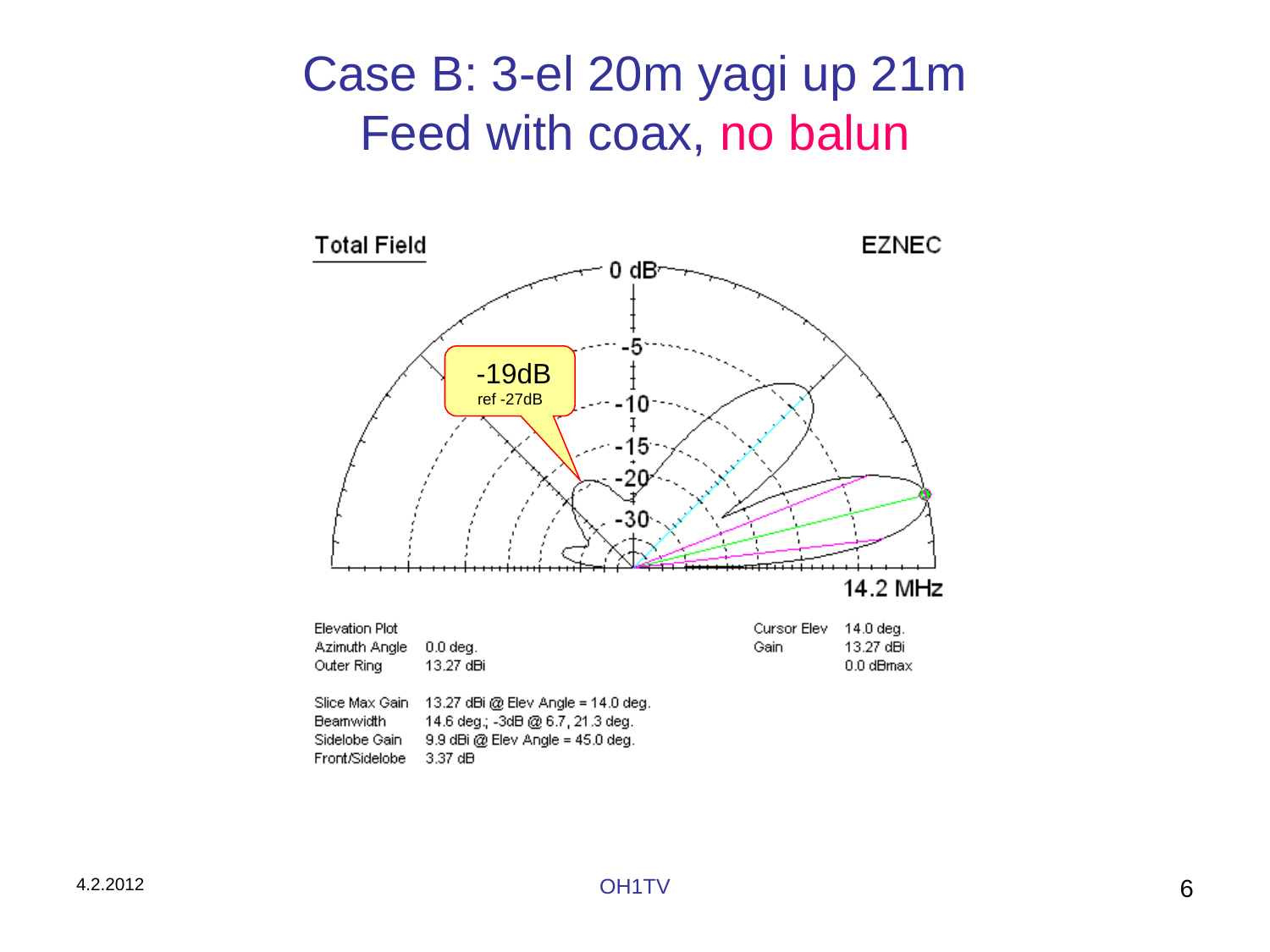#### Case B: 3-el 20m yagi up 21m Feed with coax, no balun

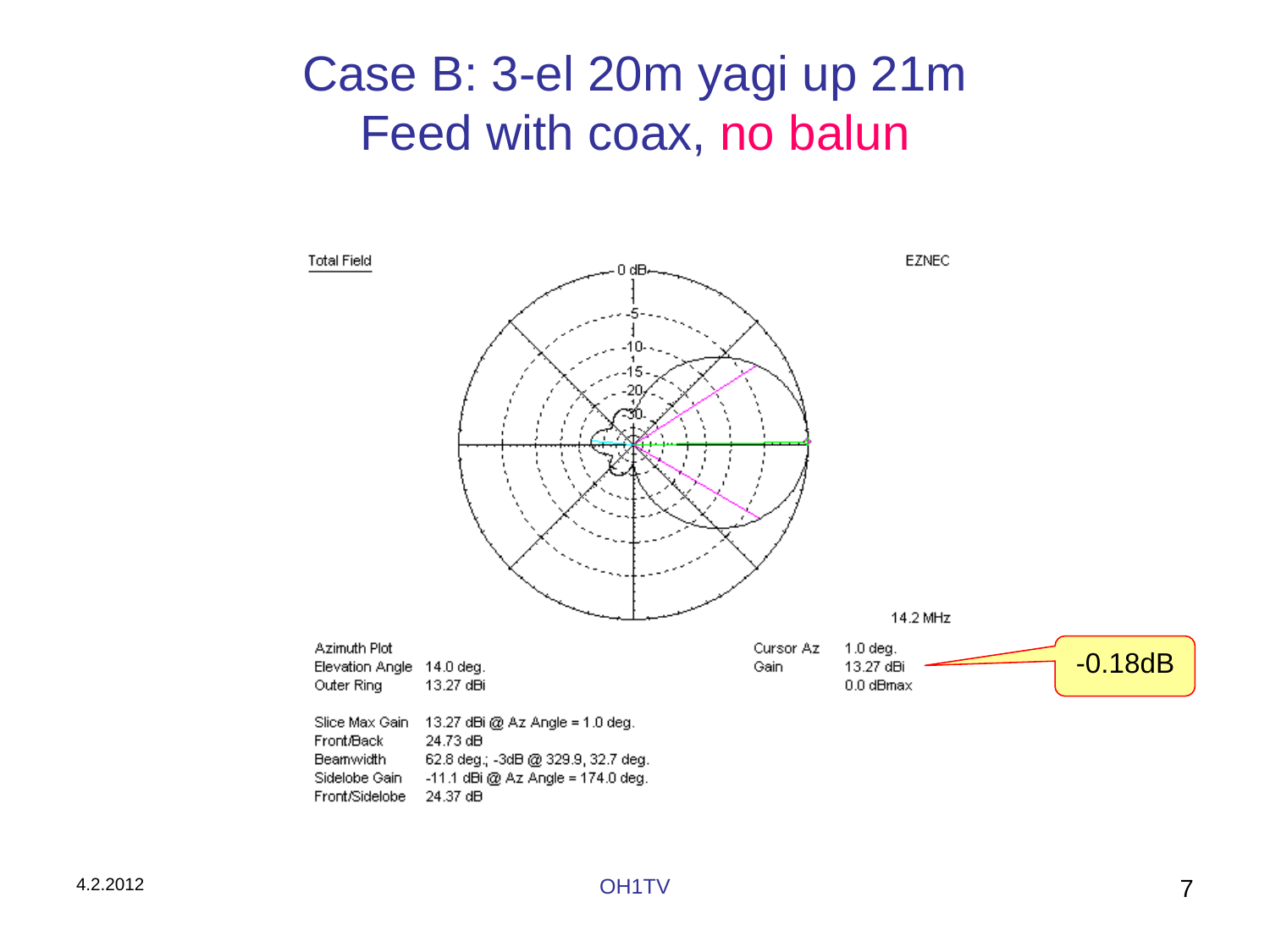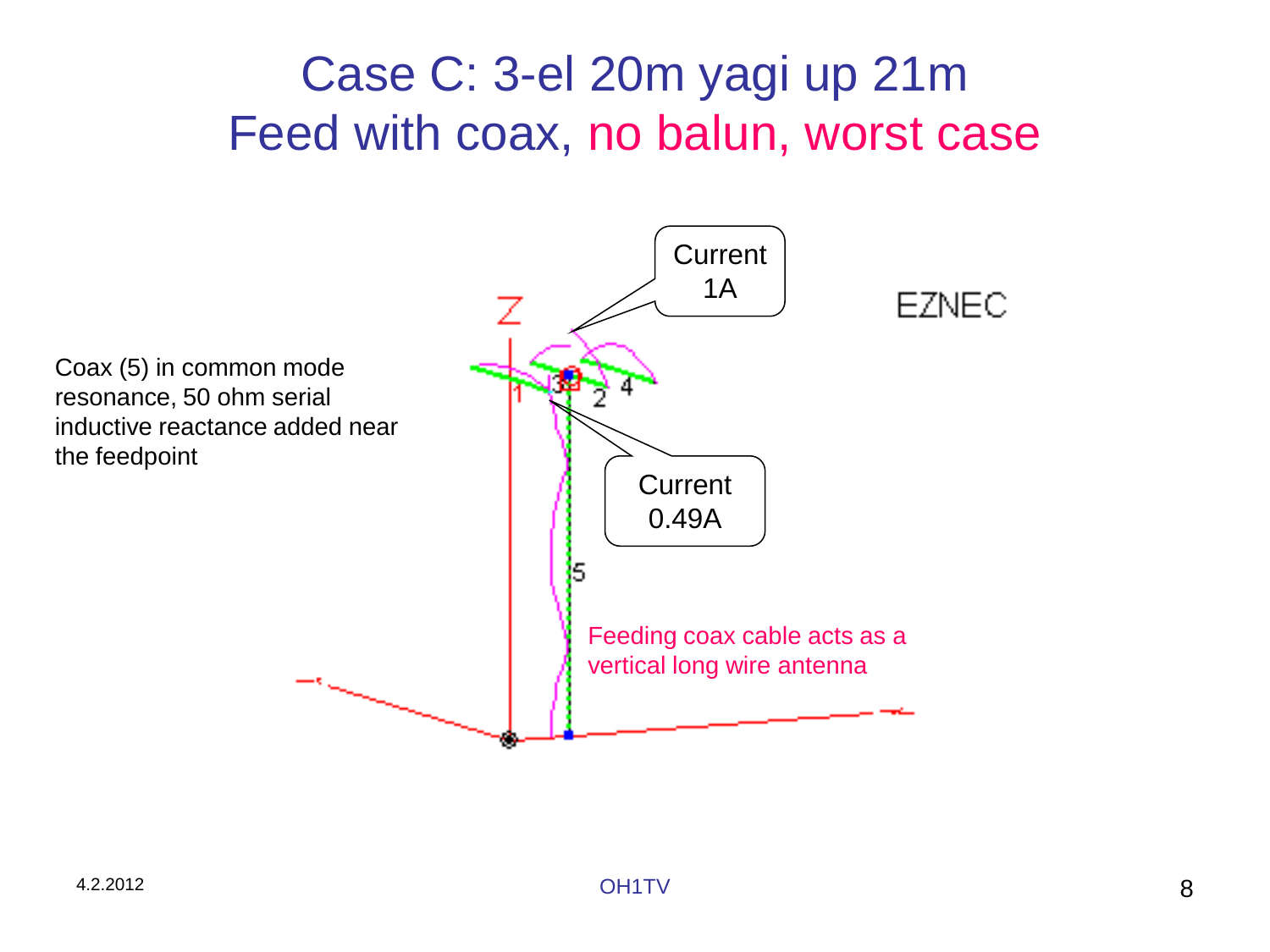

Coax in common mode resonance, 50 ohm serial inductive reactance added near the feedpoint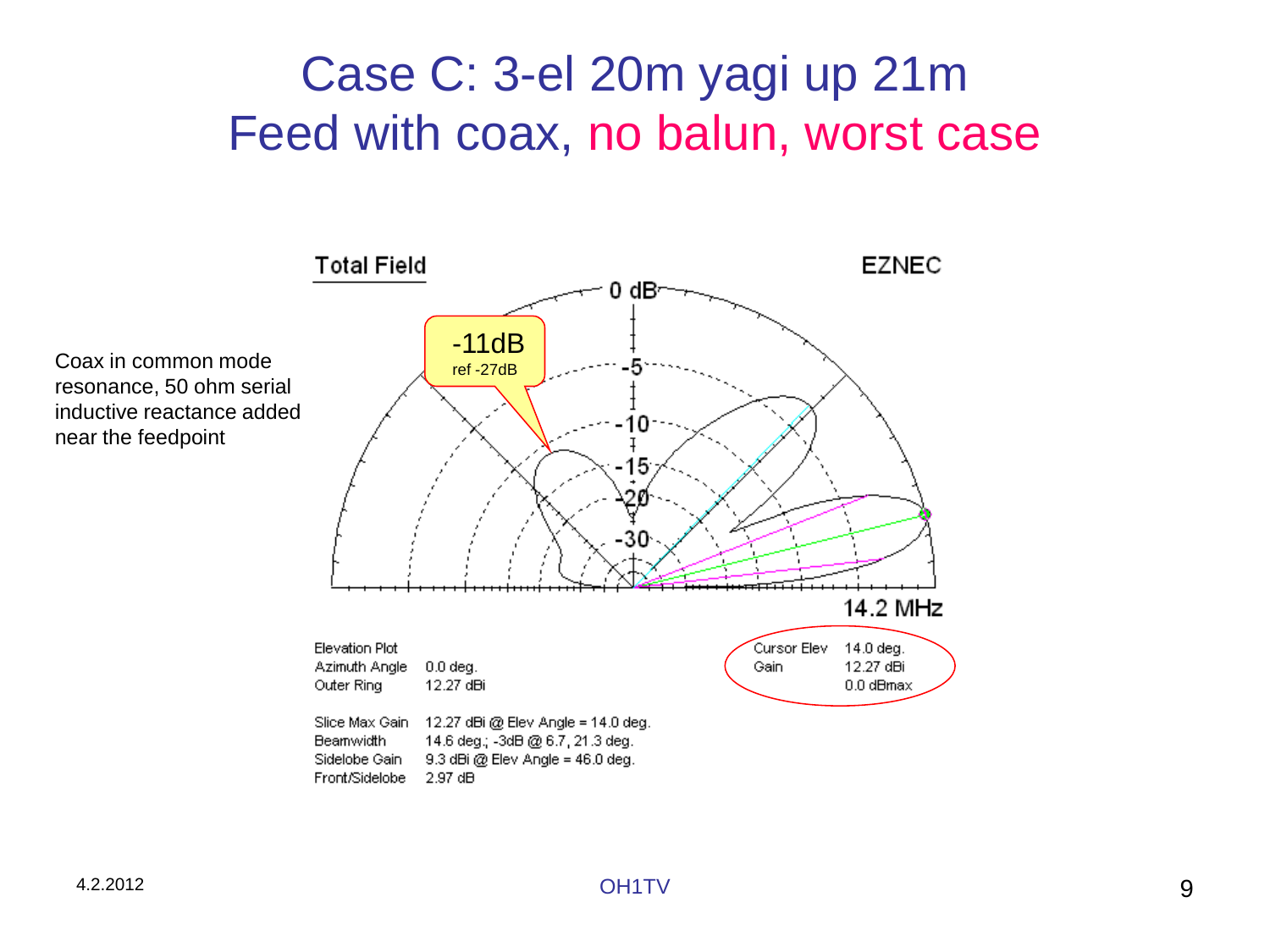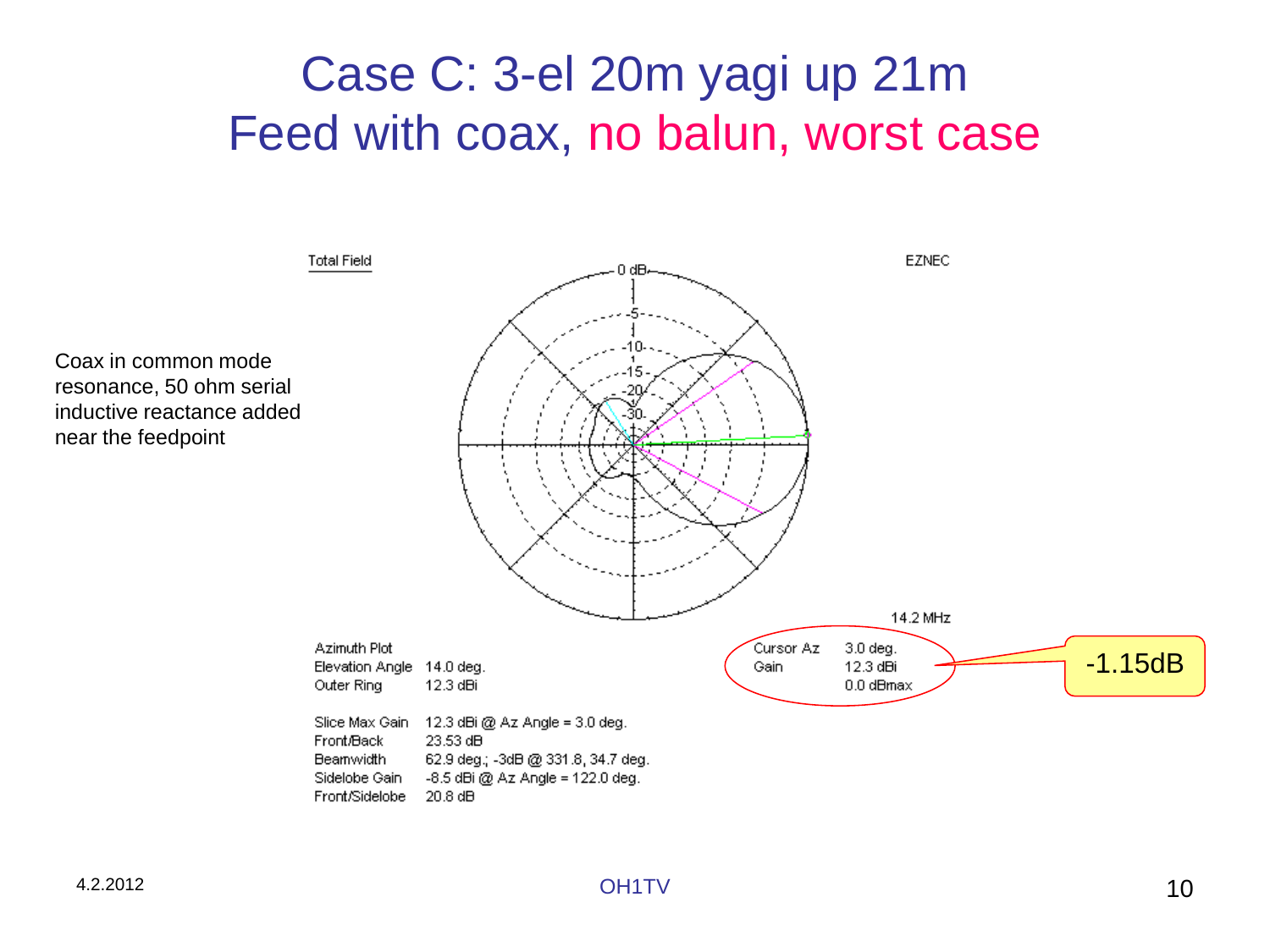#### Conclusions 1 in light of the examples

- Asymmetry and imbalance in antenna feed create a common mode voltage to coaxial feed line
- This voltage generates common mode current in the feed line
- If the feedline is made resonant so that current max occur at the feedpoint, current in the feedline can be up to 50% of antenna driven element current
- Common mode current in the feedline causes radiation
- Is such a case F/B ratio is considerably distorted, in our case from 27 to 11dB
- At the same time some forward gain is lost, in our case 1.15dB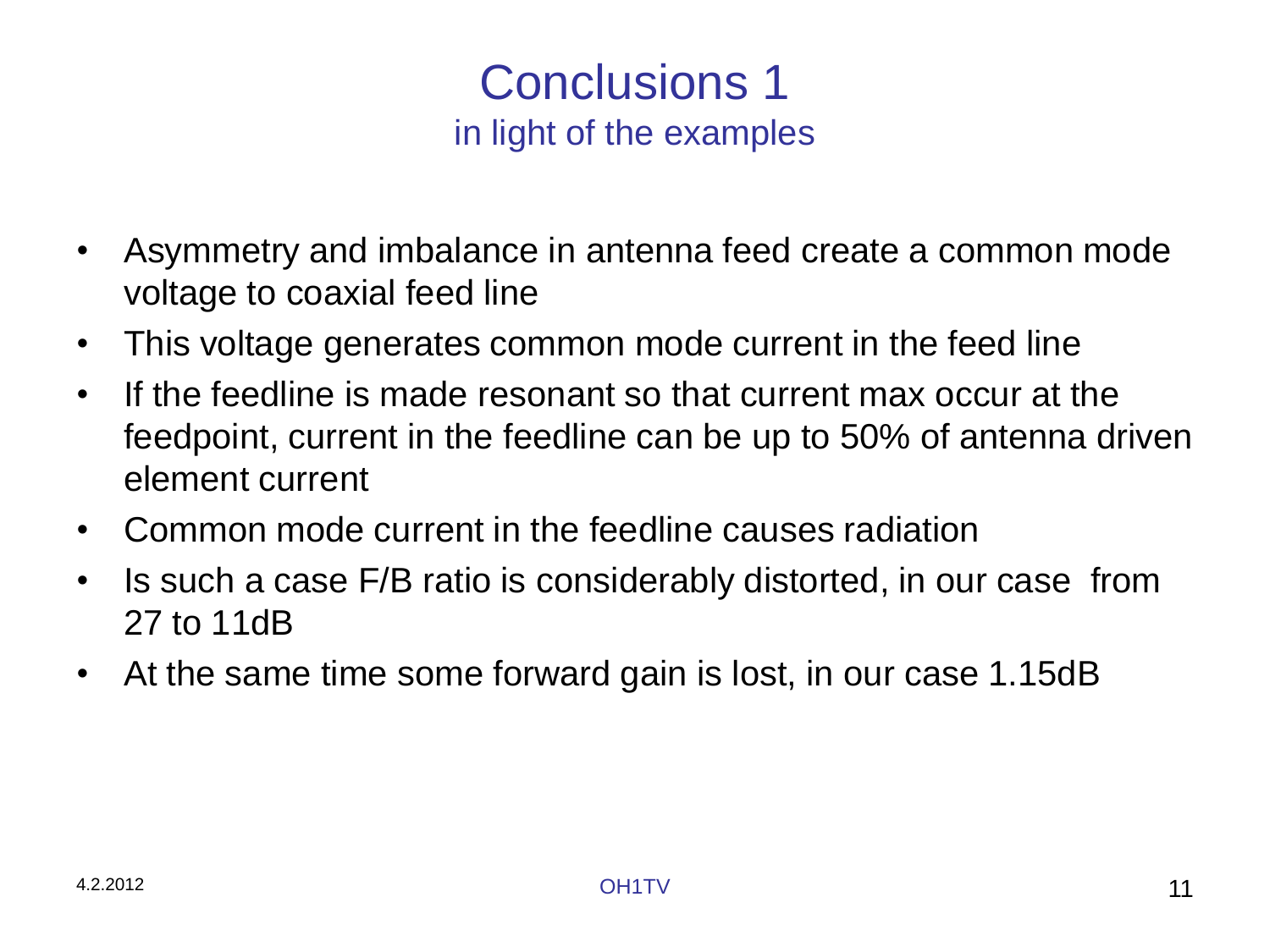# Adding Voltage Balun

#### In order to hinder common mode voltage feed to coax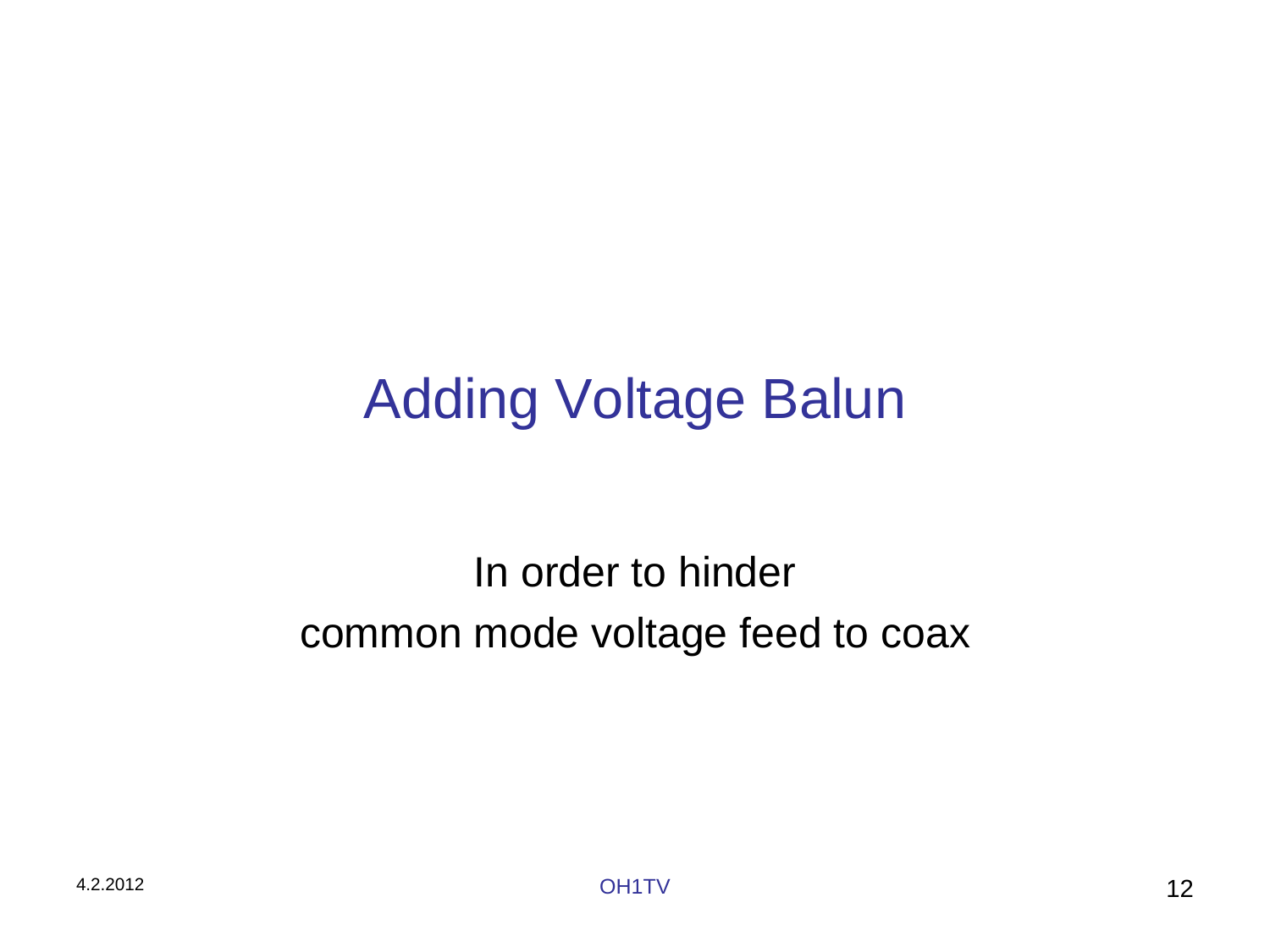# Dipole needs symmetrical feed voltage



If feed to antenna is floating and  $C1 = C2$ (symmetrical antenna), voltages settle symmetrically around 0-potential line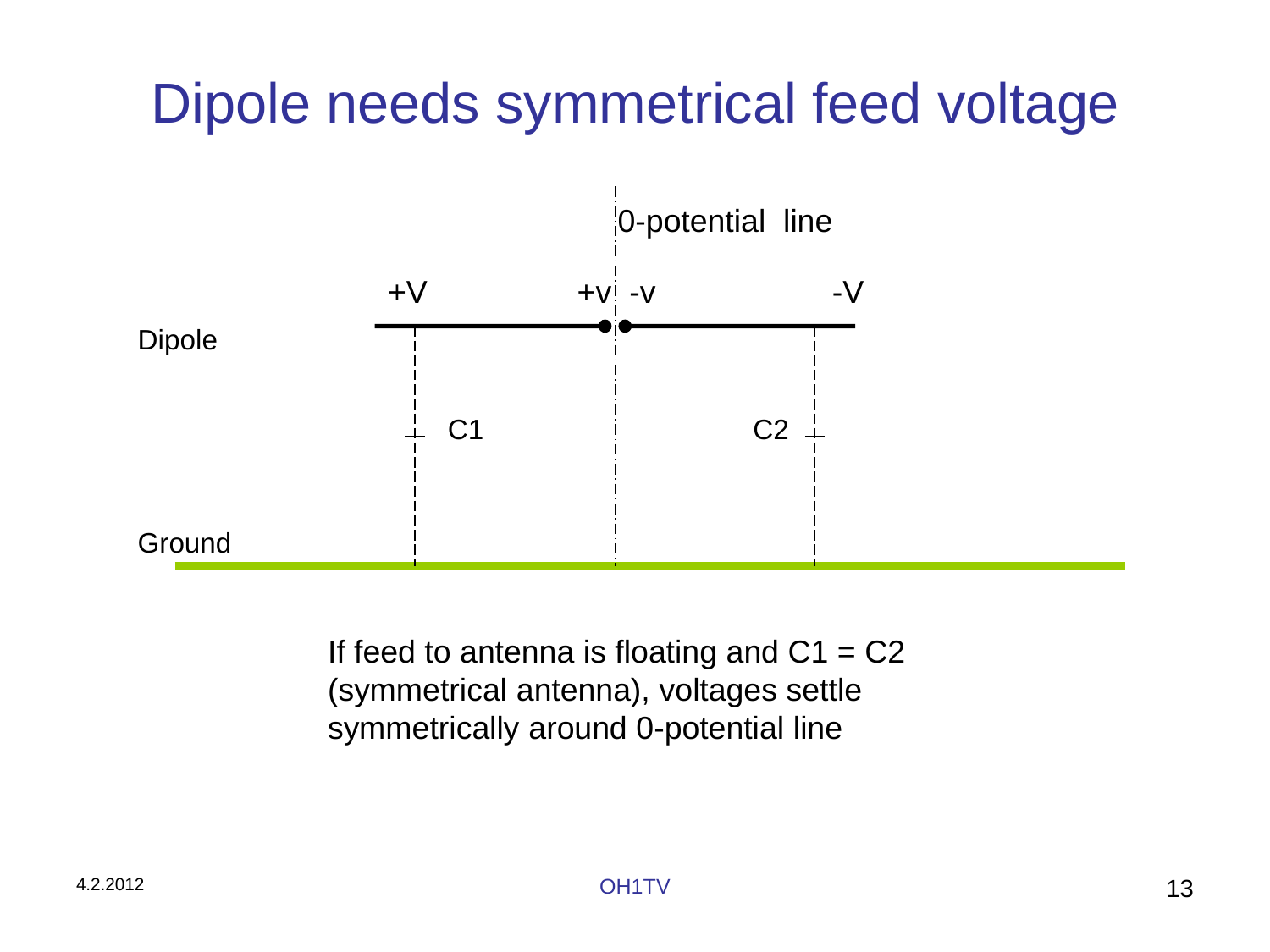# What is voltage balun?

 $BALanced to UNbalanced = BALUN$ 





Autotransformer

No common mode current is generated as the feeding voltage is symmetrical, the same as the antenna wants naturally to be in. There is no forcing voltage difference.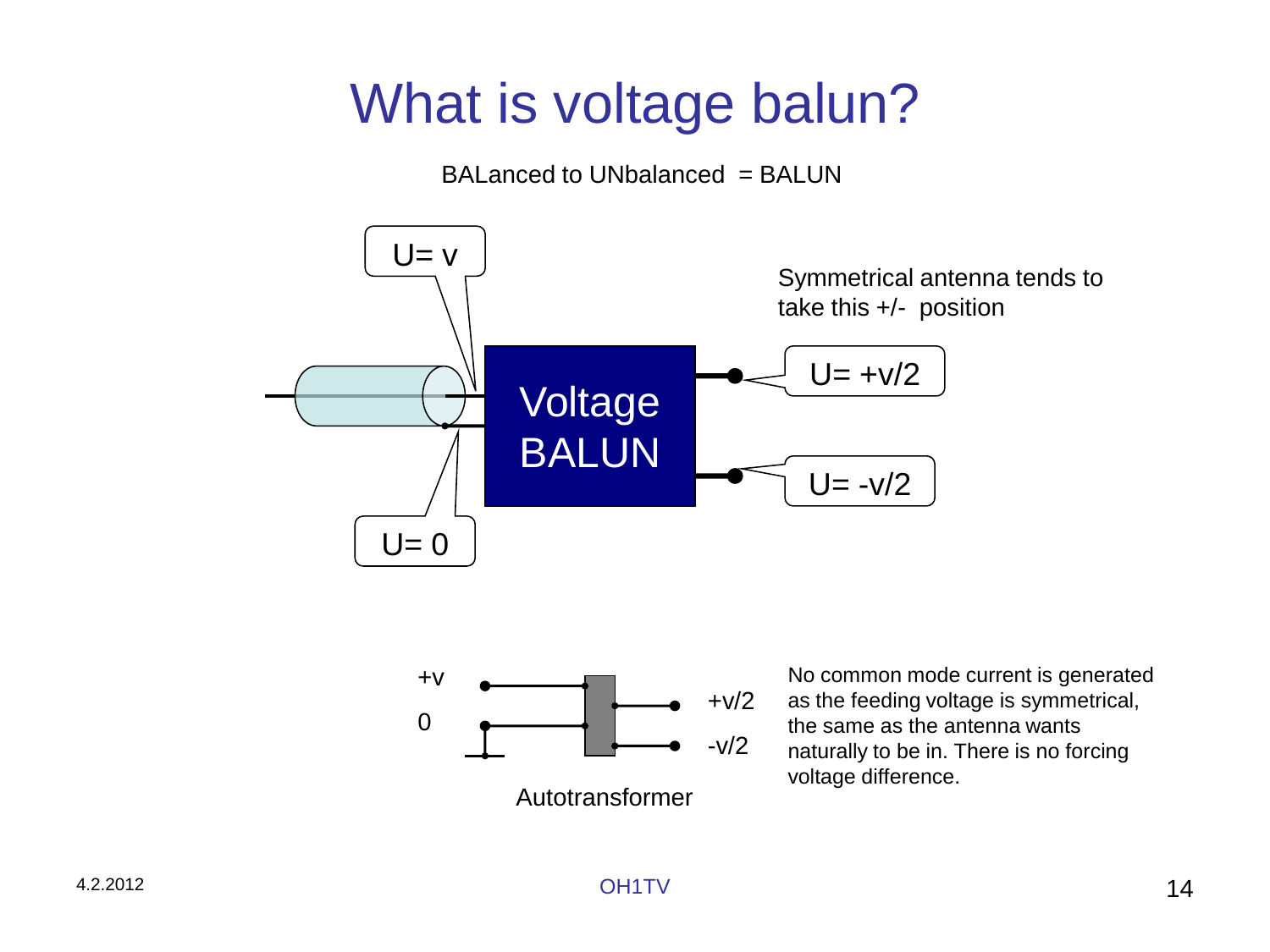#### Case D: 3-el 20m yagi up 21m Feed with coax, ideal voltage balun

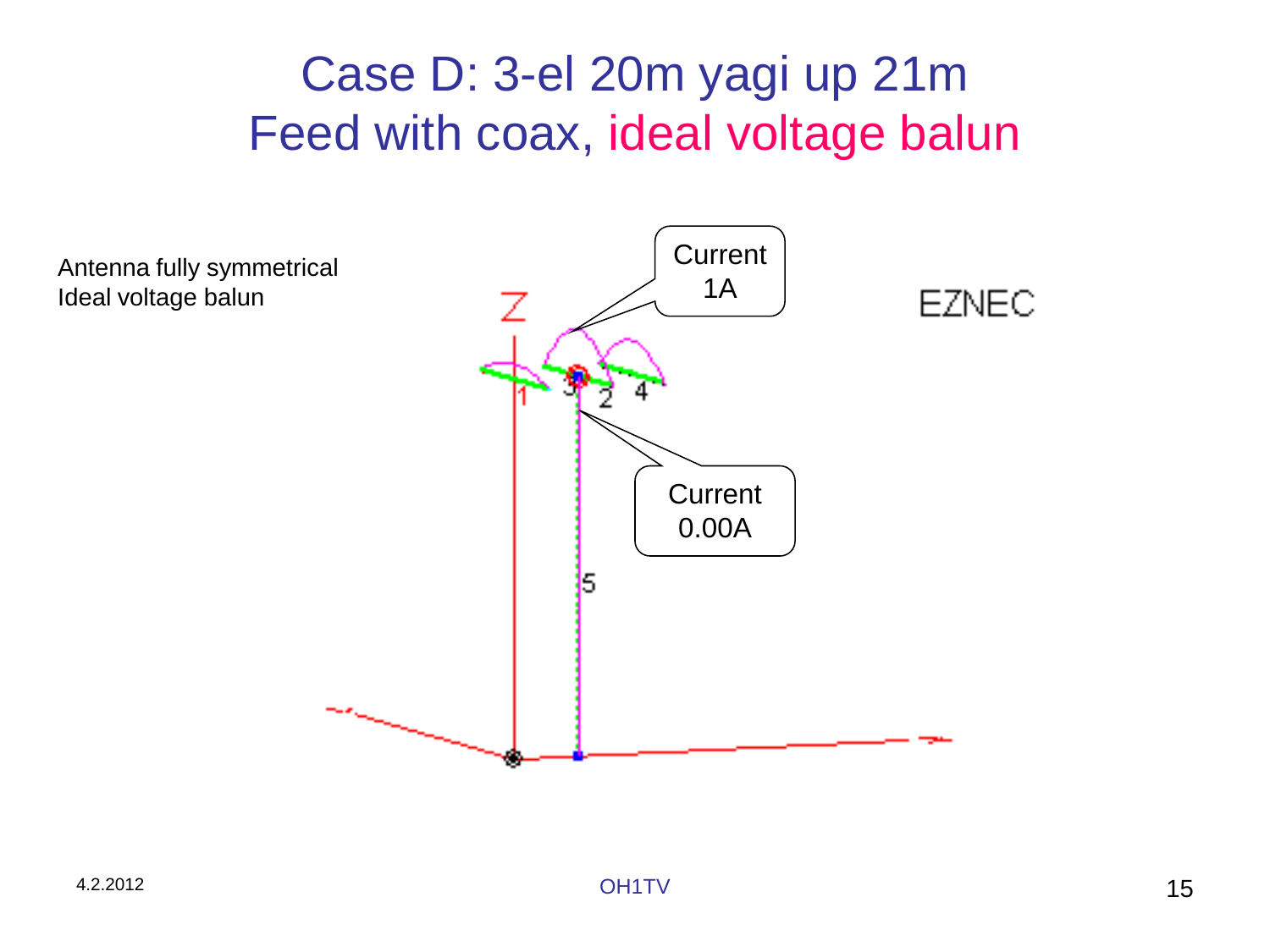### Case D: 3-el 20m yagi up 21m Feed with coax, ideal voltage balun



#### No difference to the cableless case 1a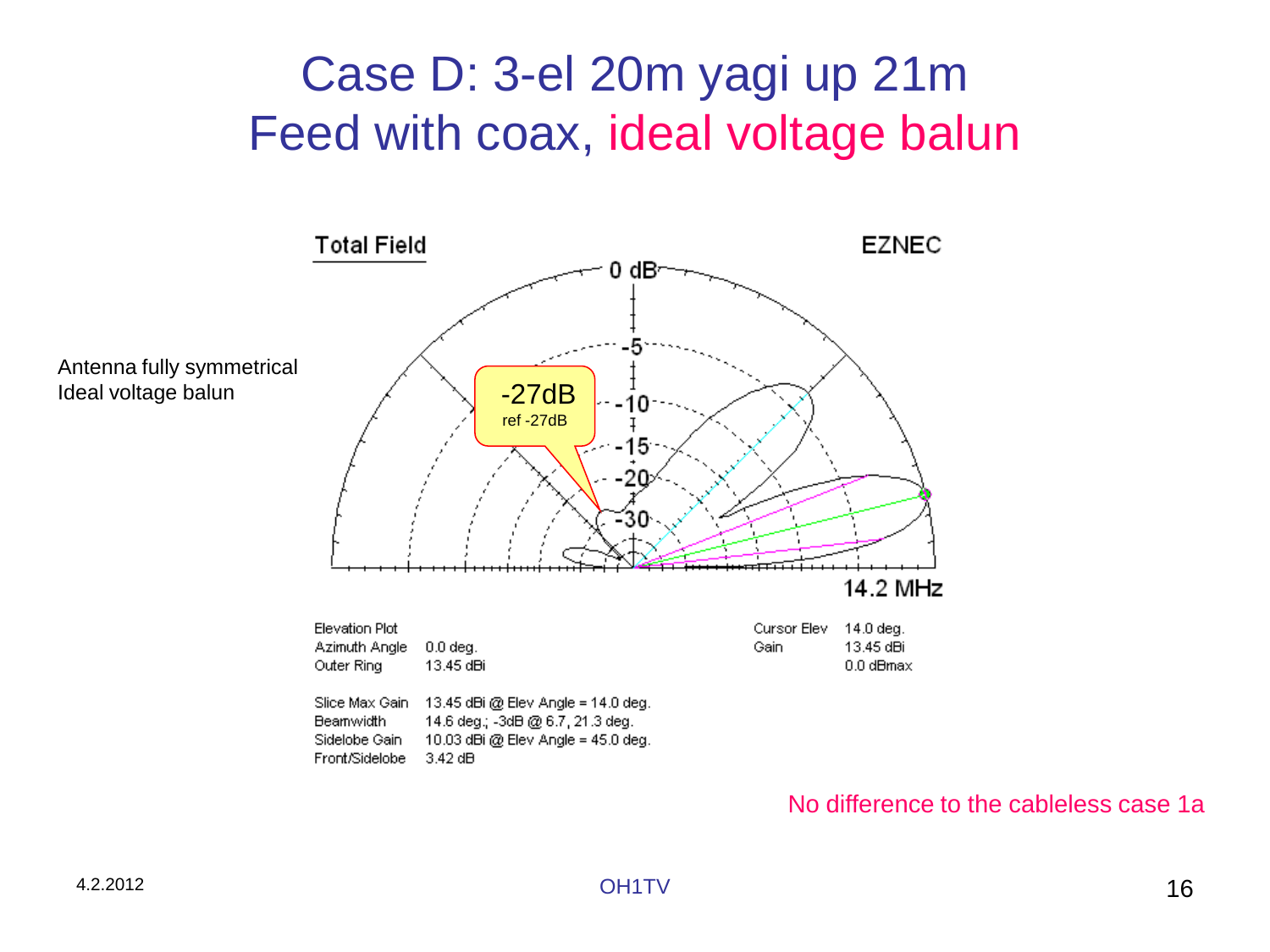#### Case D: 3-el 20m yagi up 21m Feed with coax, ideal voltage balun

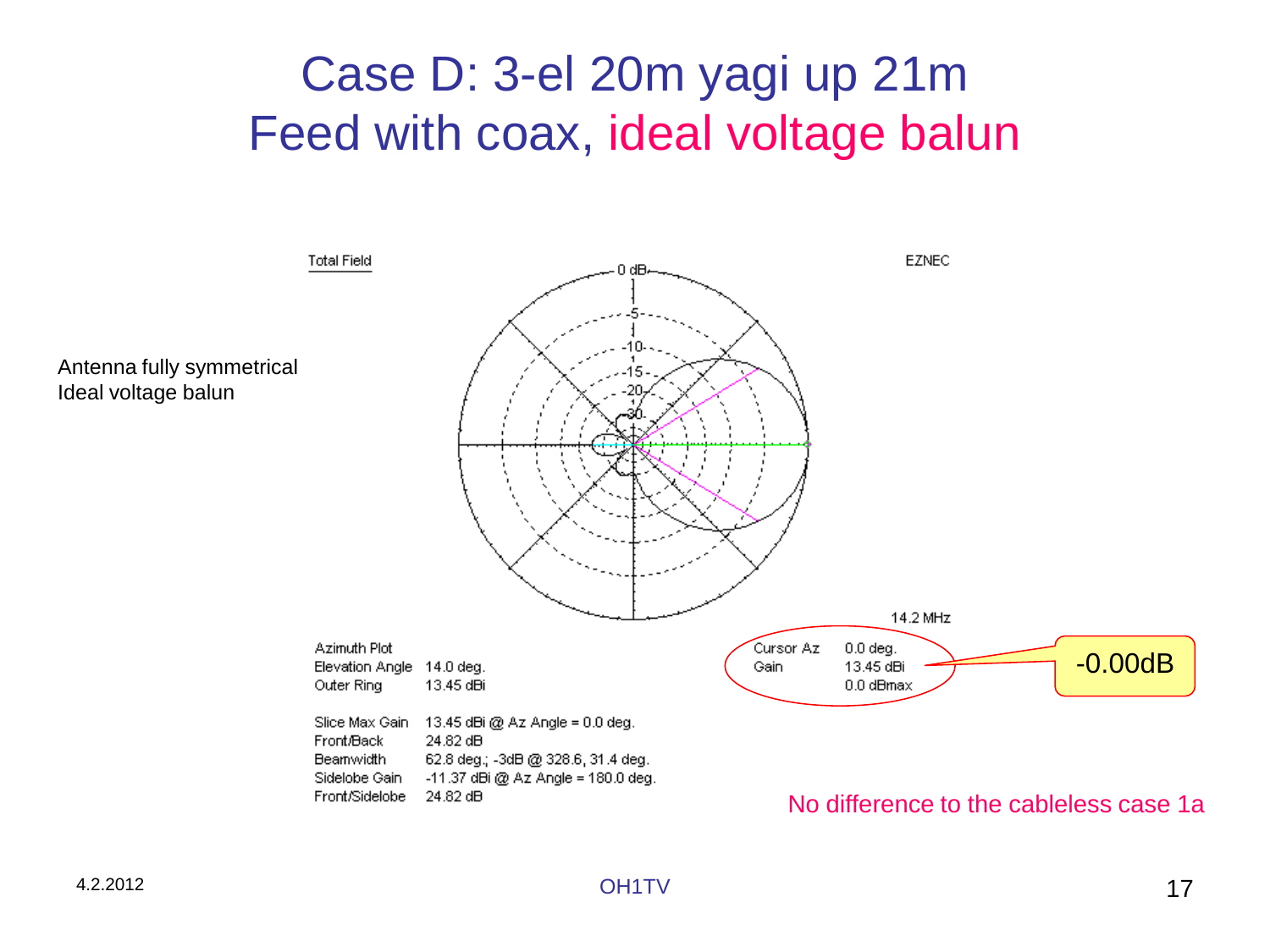## Case E: 3-el 20m yagi up 21m Feed with coax, 3dB imbalanced voltage balun

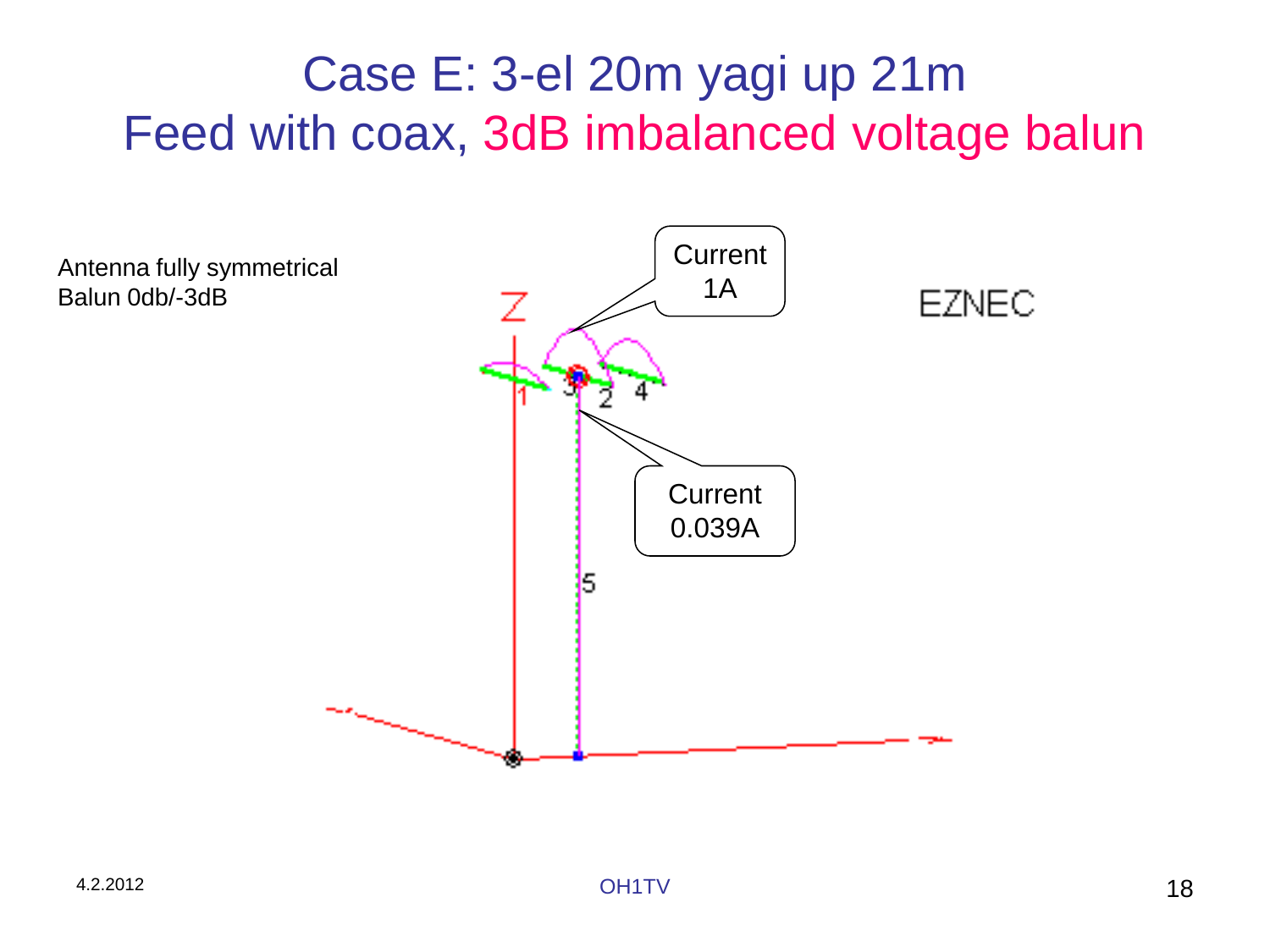## Case E: 3-el 20m yagi up 21m Feed with coax, 3dB imbalanced voltage balun

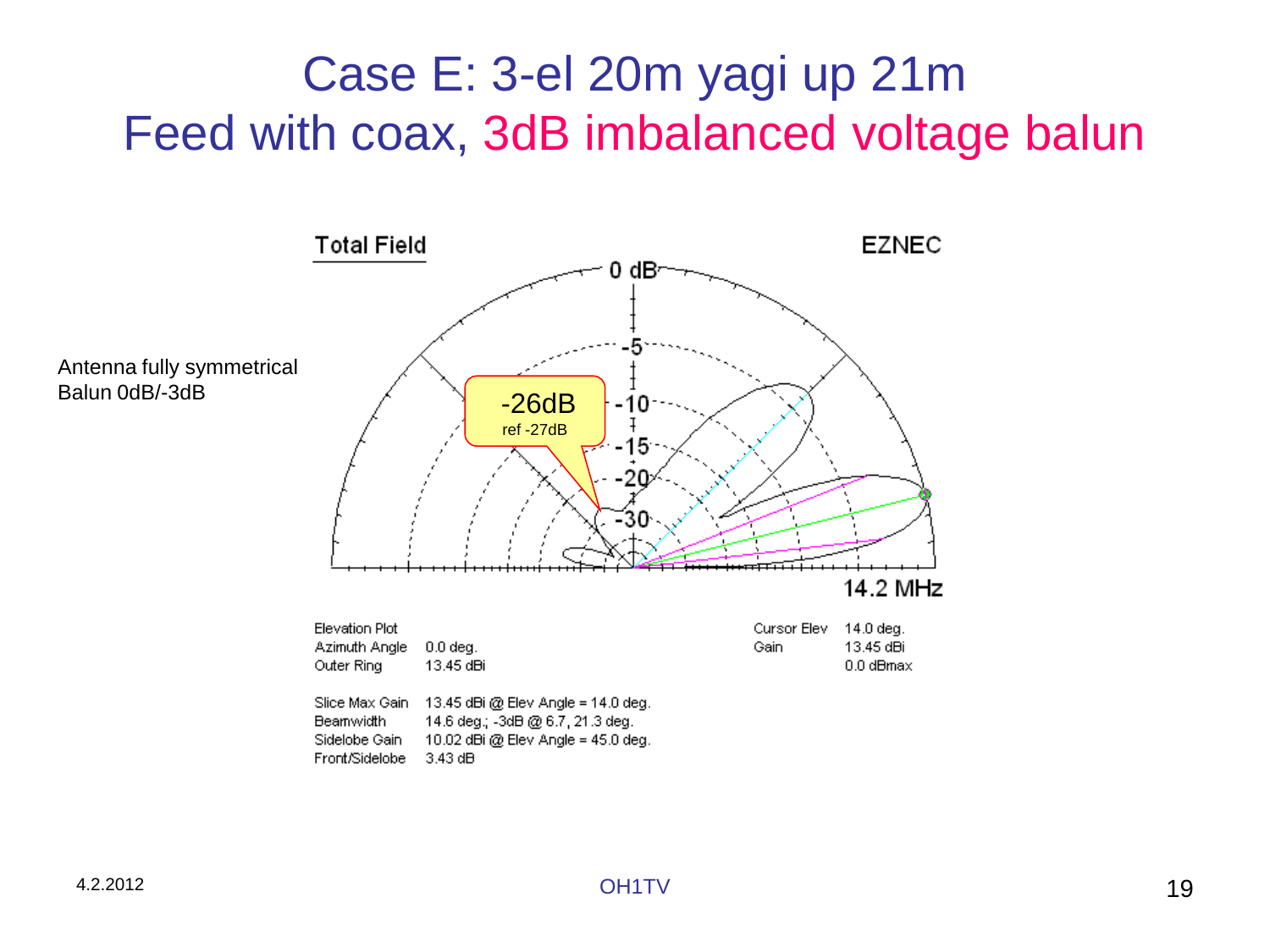## Case E: 3-el 20m yagi up 21m Feed with coax, 3dB imbalanced voltage balun

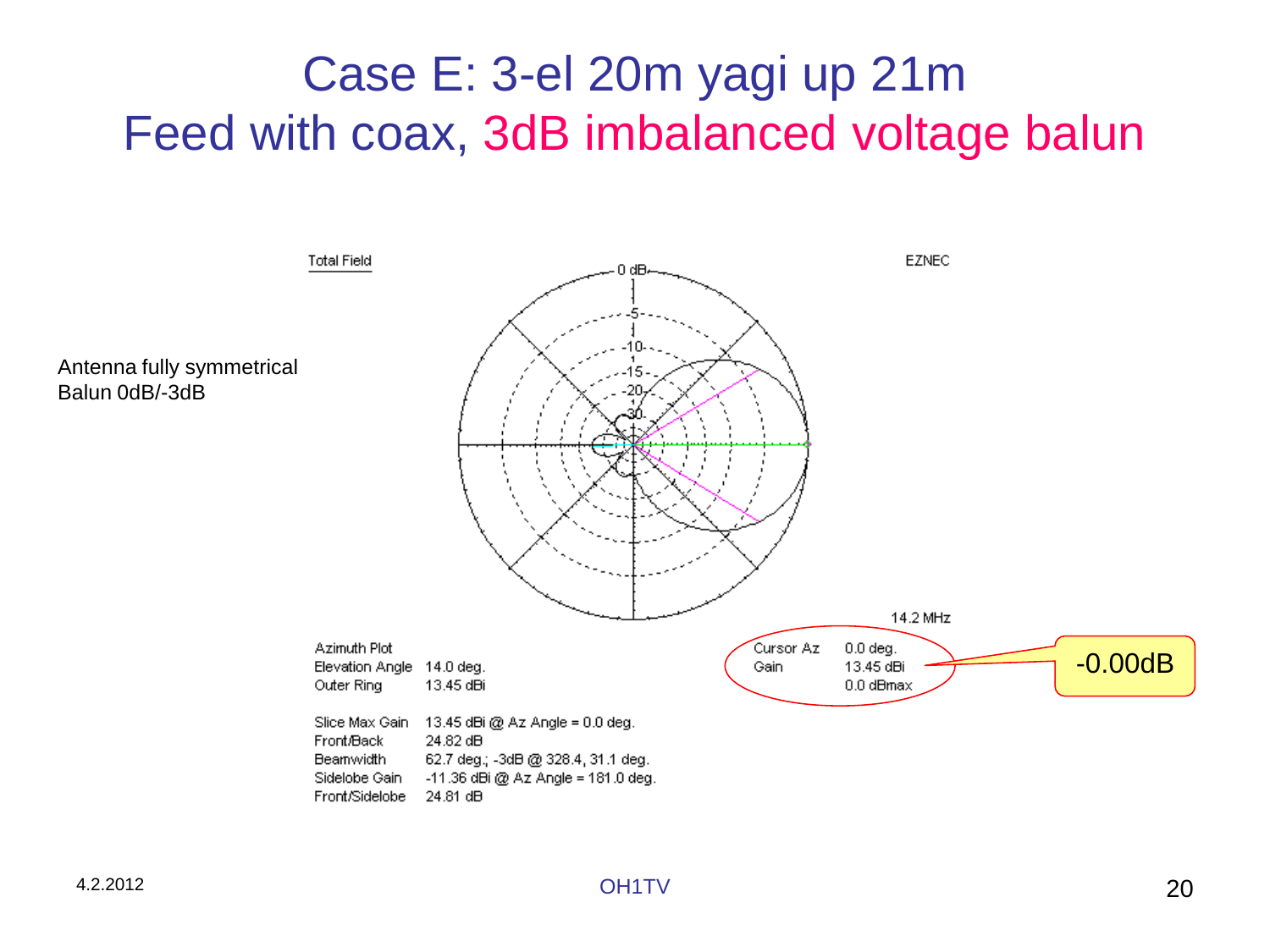## Case F: 3-el 20m yagi up 21m Feed with coax, 6dB imbalanced voltage balun

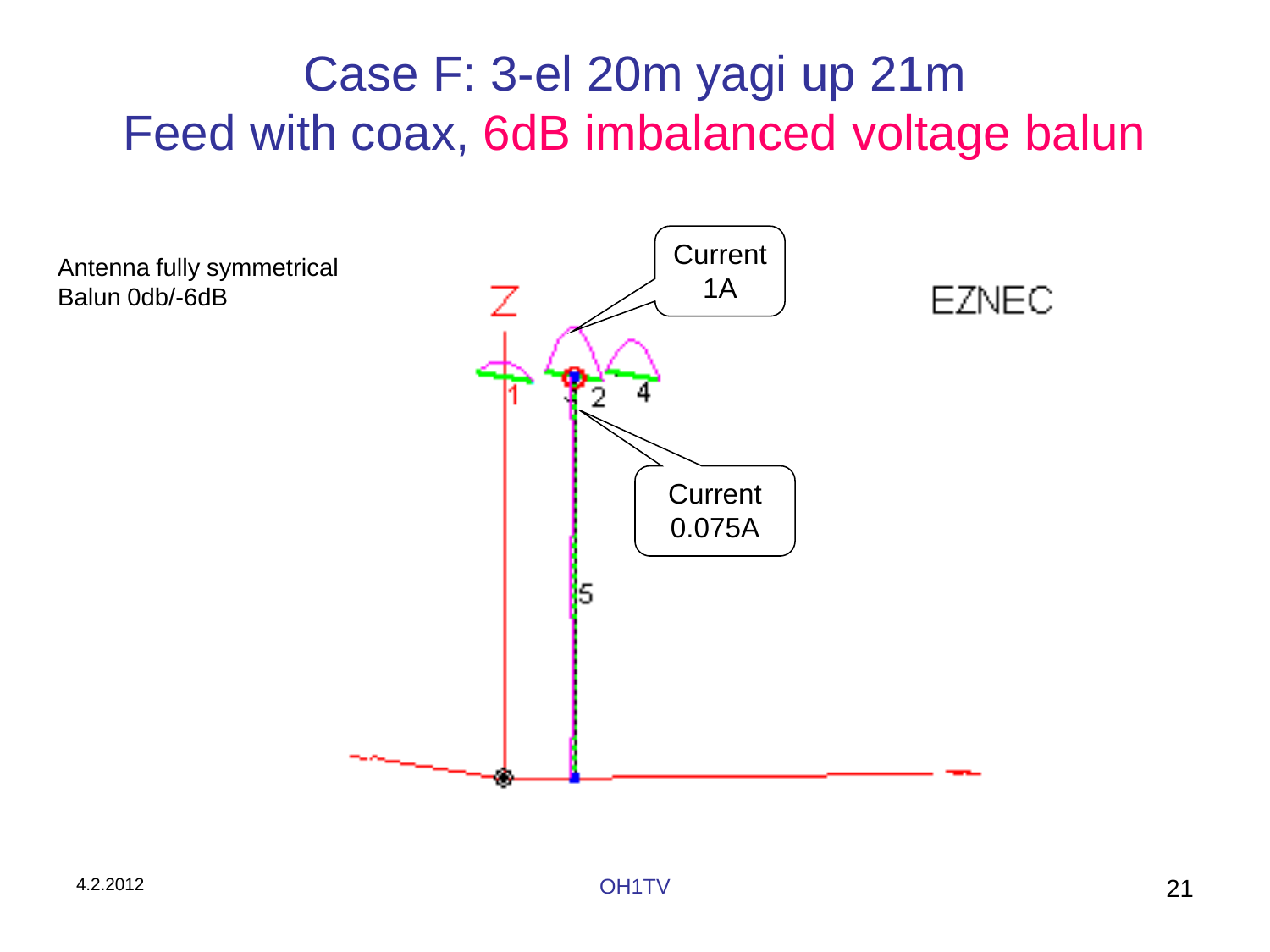## Case F: 3-el 20m yagi up 21m Feed with coax, 6dB imbalanced voltage balun

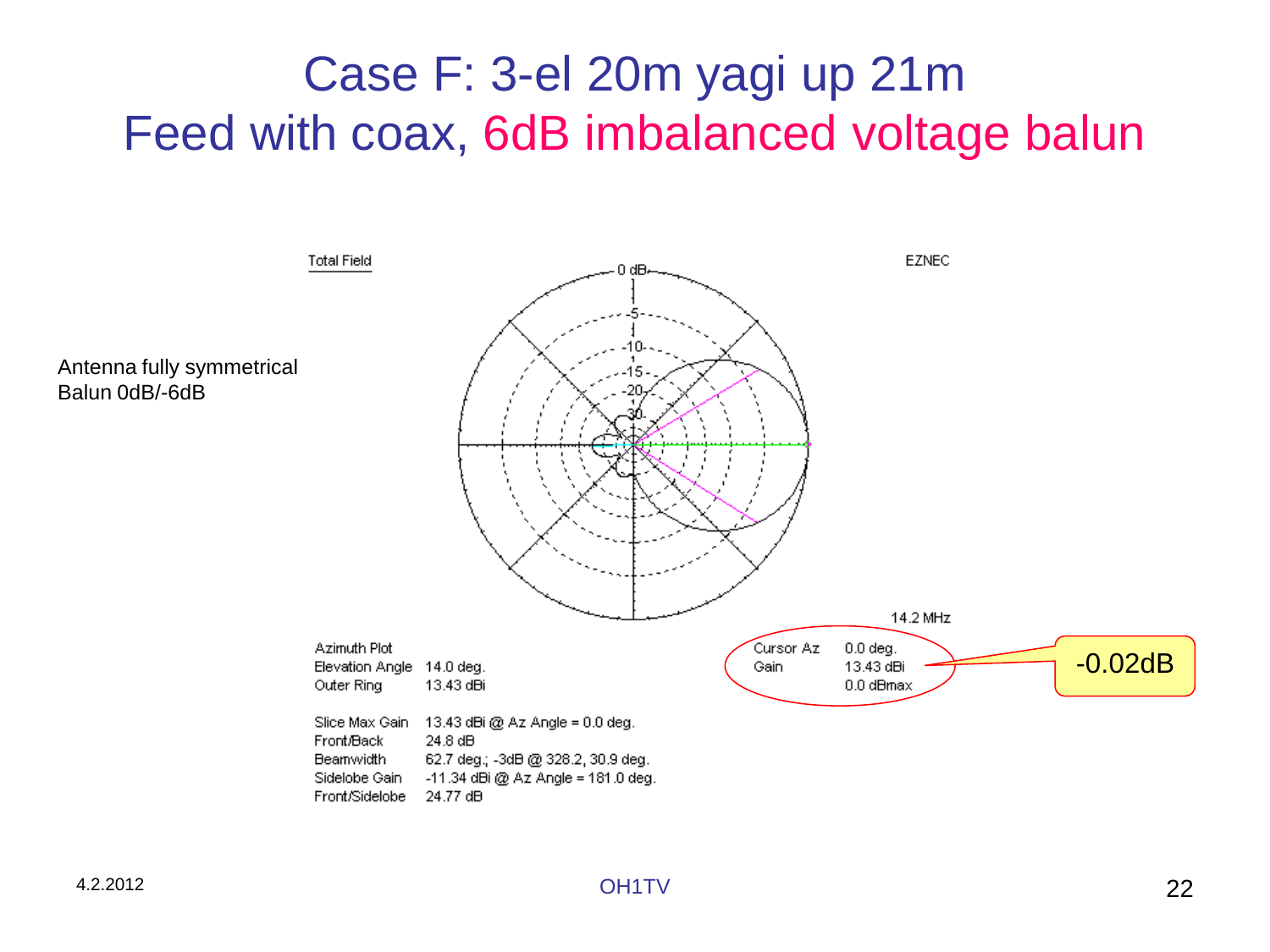## Case G: 3-el 20m yagi up 21m

Feed with coax, 6dB imbalanced voltage balun, worst case

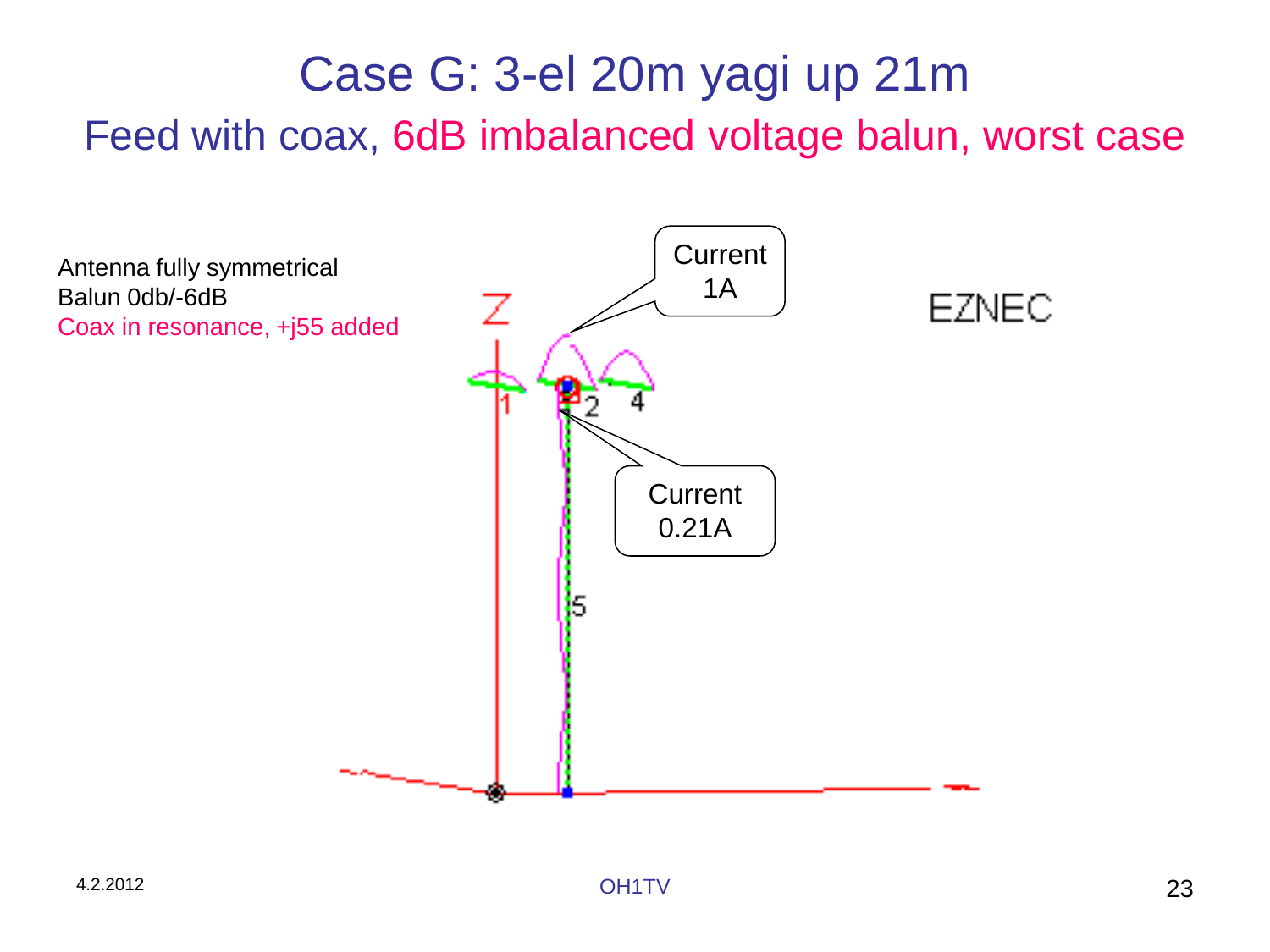## Case G: 3-el 20m yagi up 21m

Feed with coax, 6dB imbalanced voltage balun, worst case

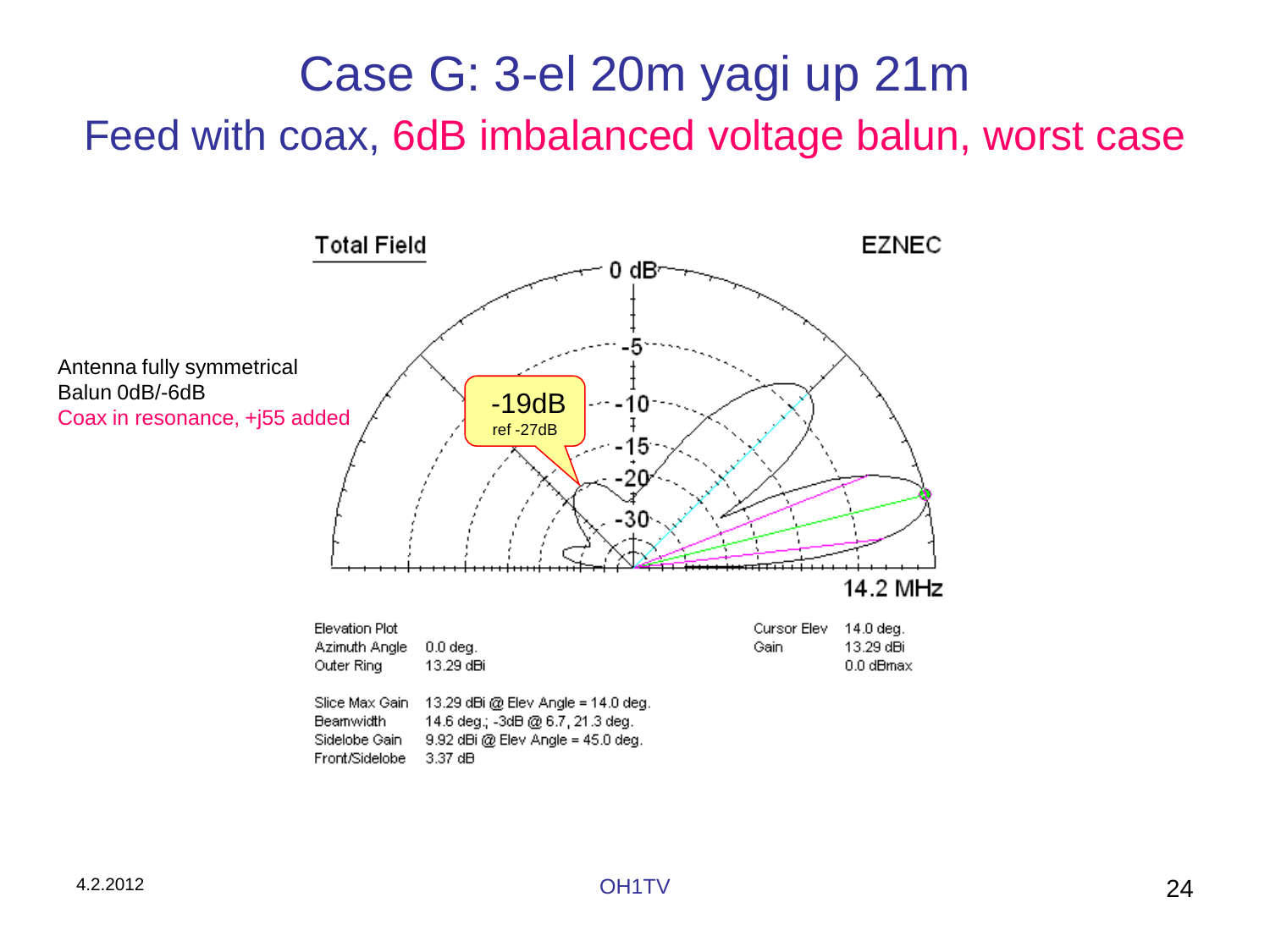## Case G: 3-el 20m yagi up 21m

Feed with coax, 6dB imbalanced voltage balun, worst case

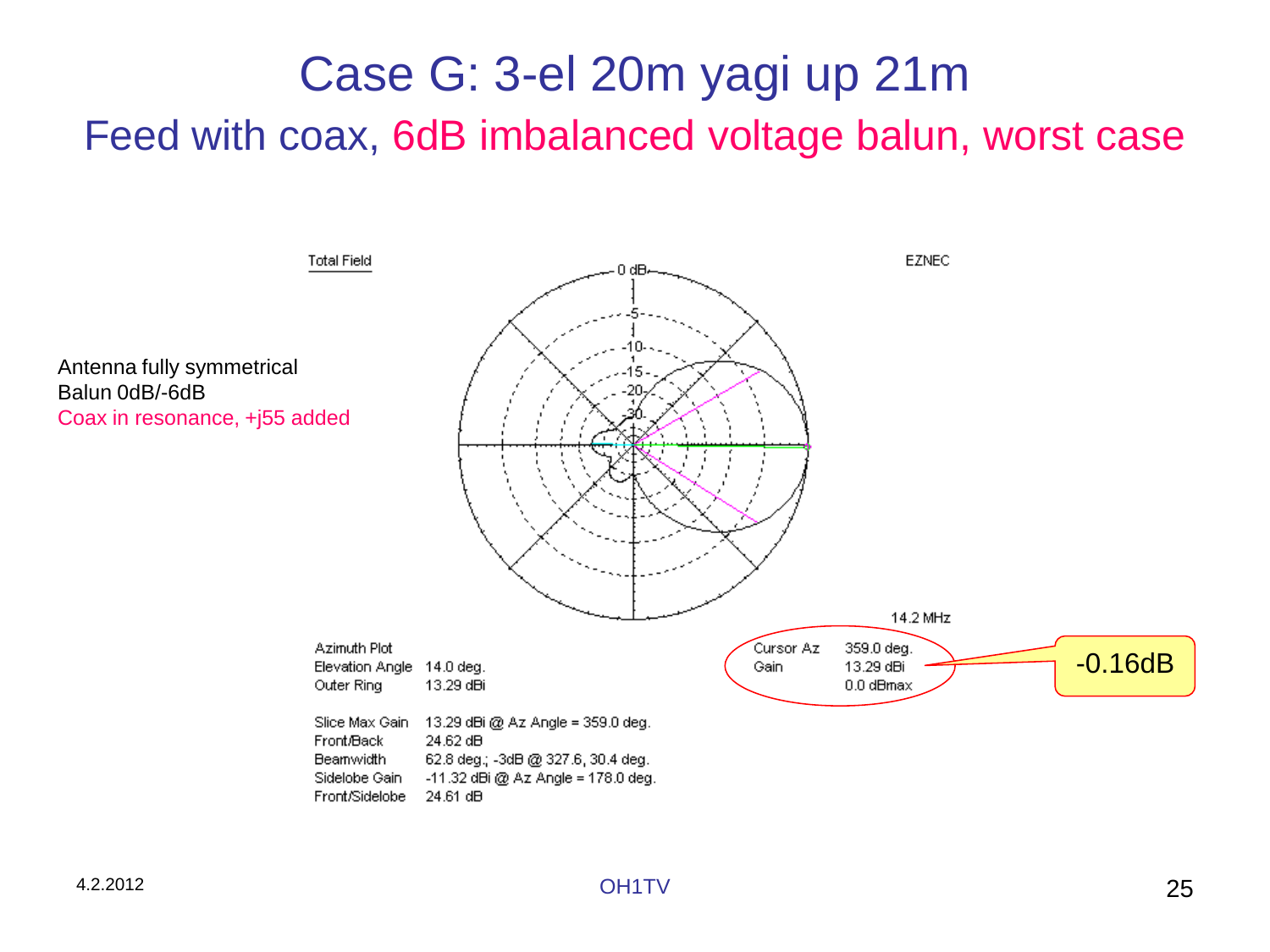#### Conclusions 2 voltage balun

- The idea of voltage balun is to hinder common mode voltage to exist in the feed line near the antenna feedpoint
- In an ideal case: fully symmetrical antenna, ideal balun and feed line situating on the antenna centerline, no common mode current is flowing in feed line and no distortion is introduced to the radiation pattern, even the feedline would be resonant
- 3dB voltage imbalance in the balun cause only minor distortion in the radiation pattern, and can be accepted
- 6dB voltage imbalance and resonant feed line cause 8dB drop in F/B and 0.2dB in forward gain in our case, which in not acceptable.
- Voltage balun is not good with asymmetrical antennas as those antennas naturally do not want symmetrical feed voltage
	- Only current baluns are used with 1/4 wave verticals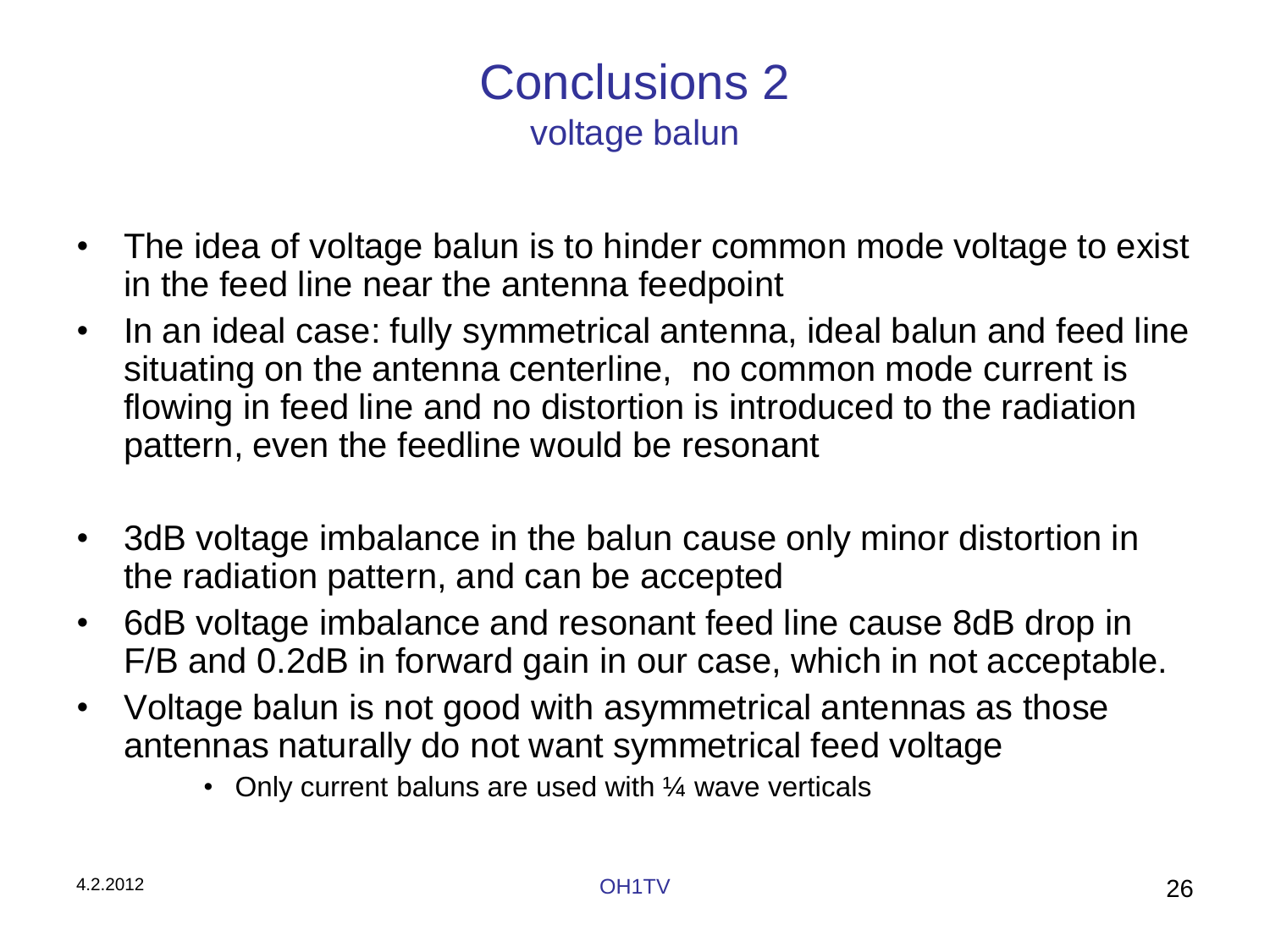# Adding Current Balun

The aim is to limit common mode current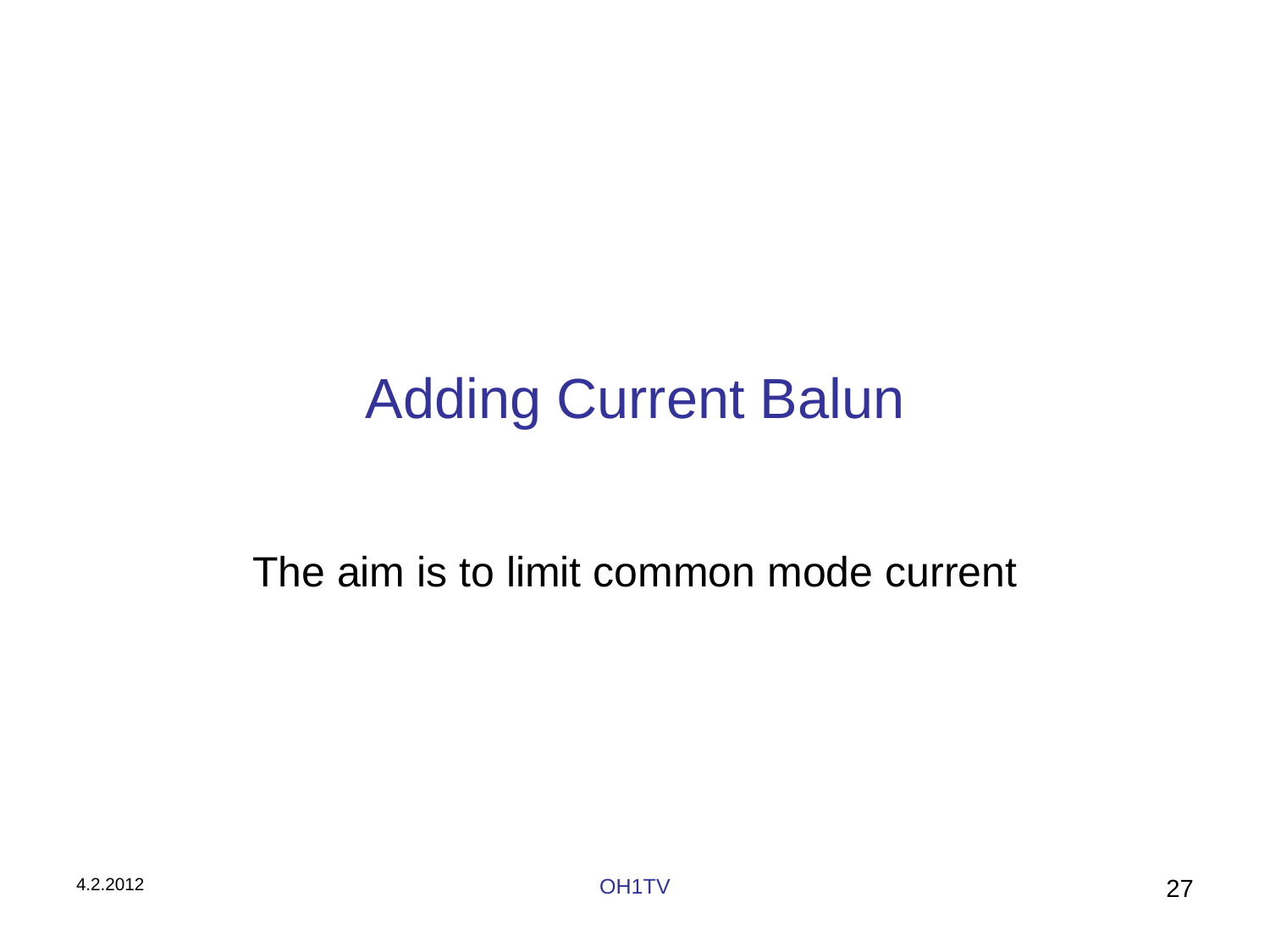## What is current balun?

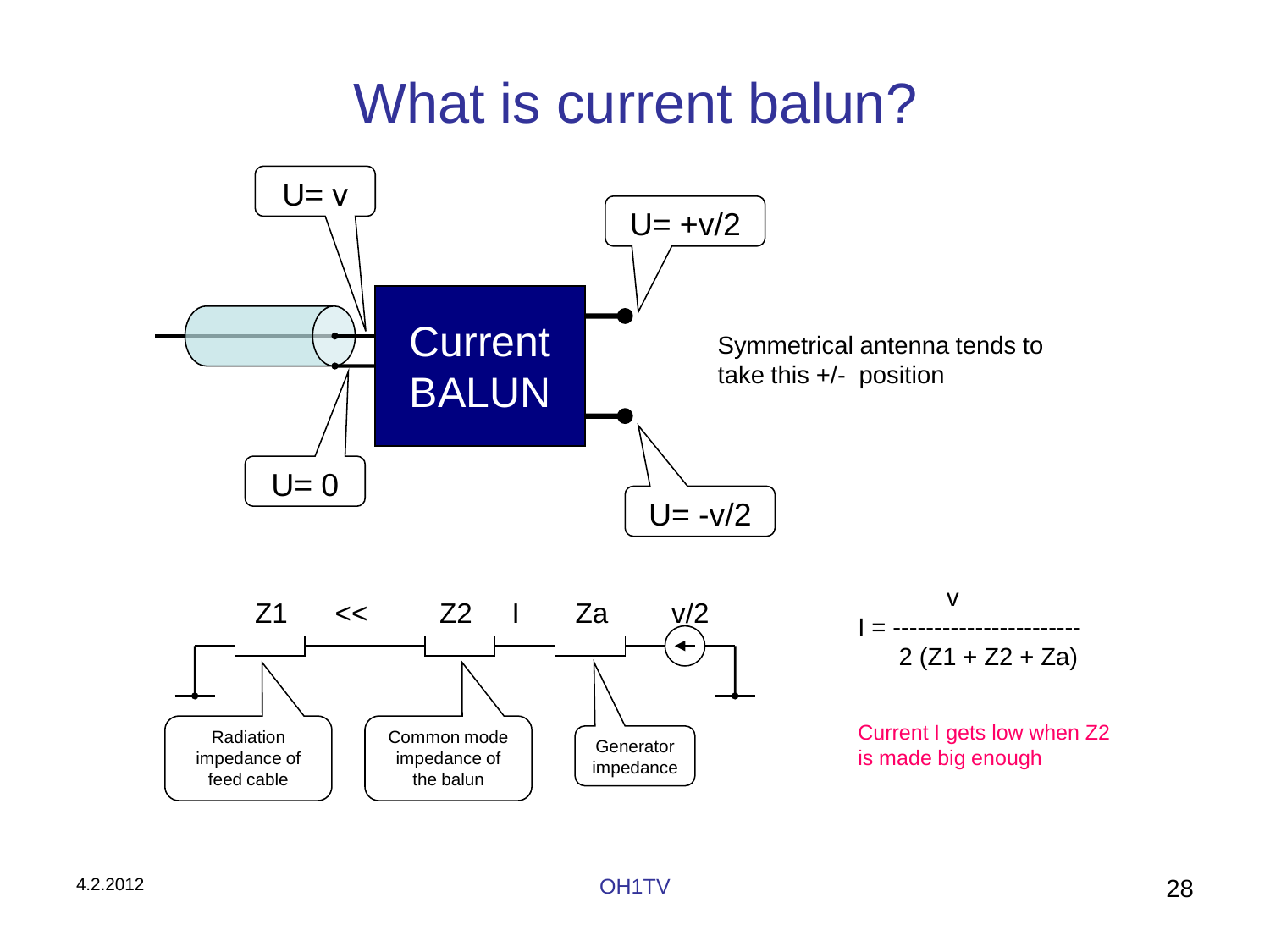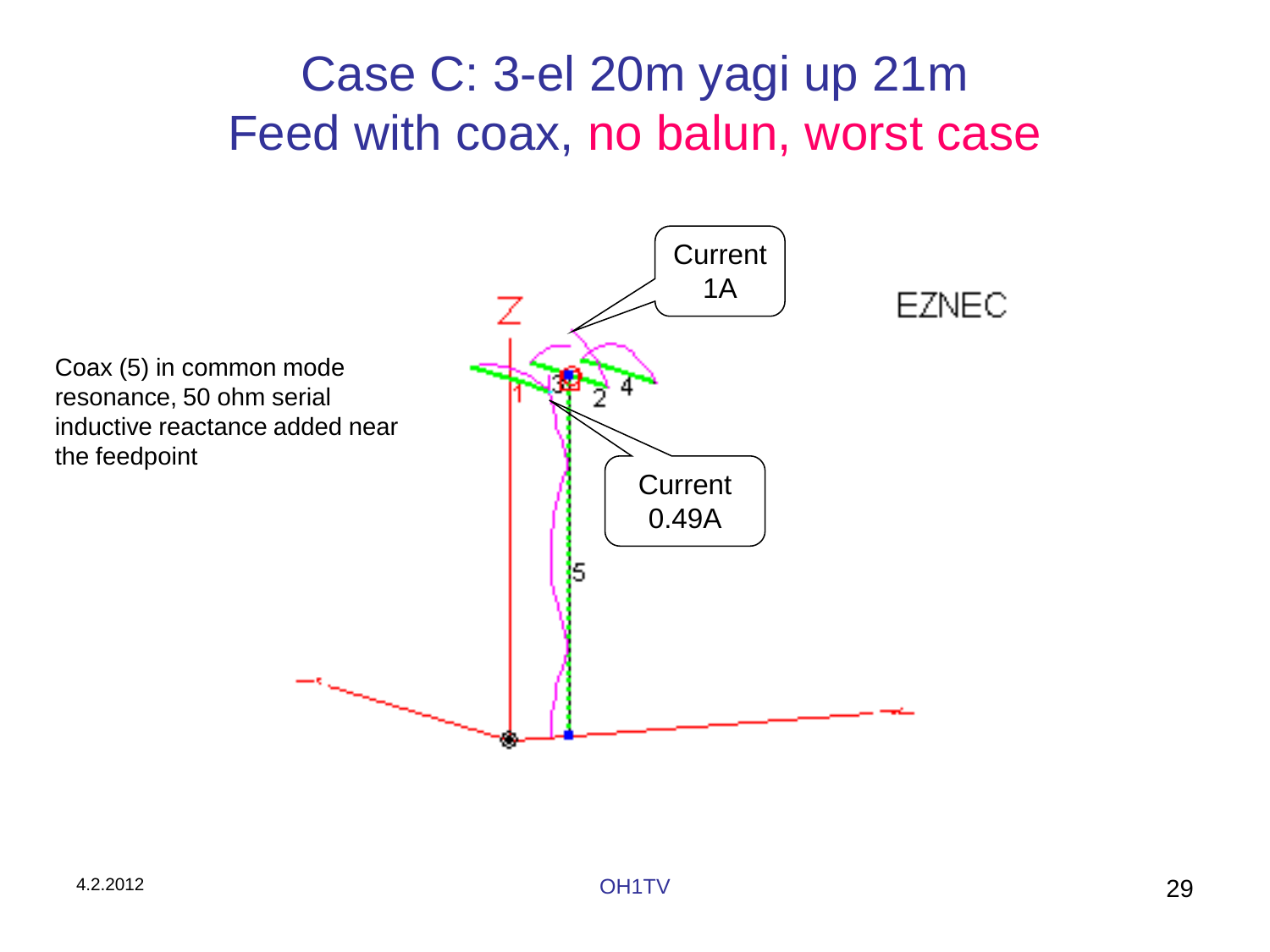

resonance, 50 ohm serial inductive reactance added near the feedpoint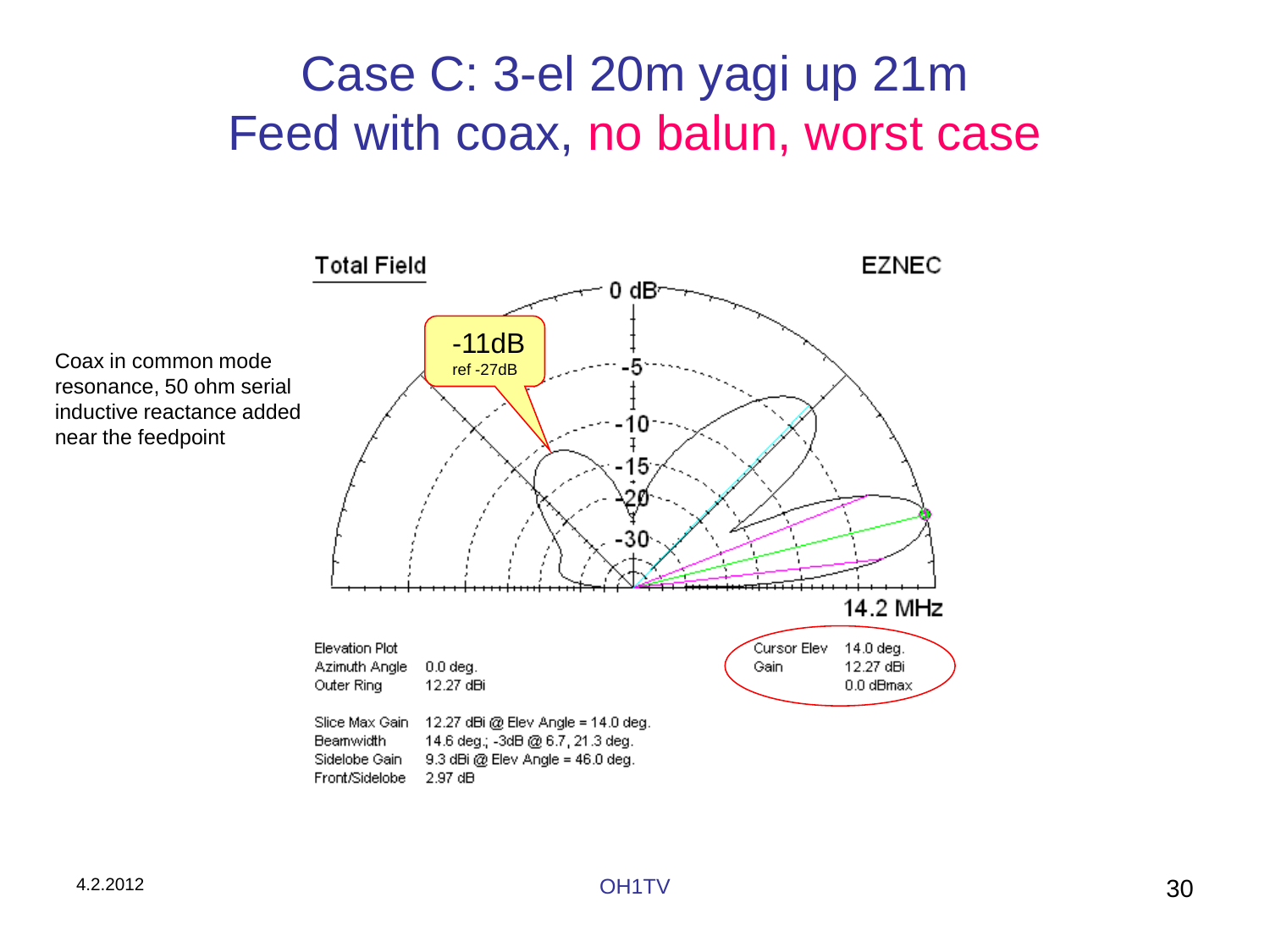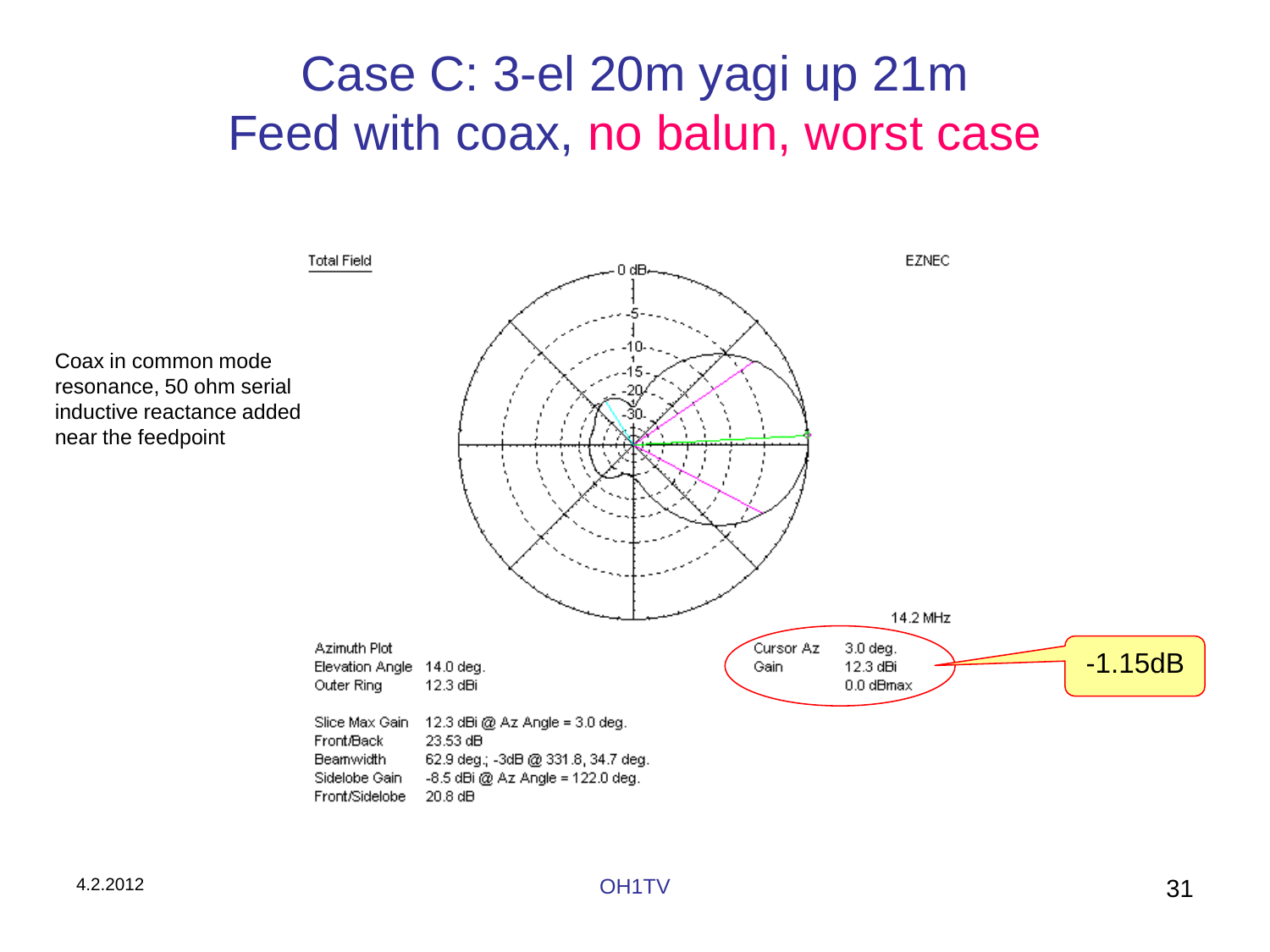## Case H: 3-el 20m yagi up 21m Feed with coax, current balun 200 ohm R

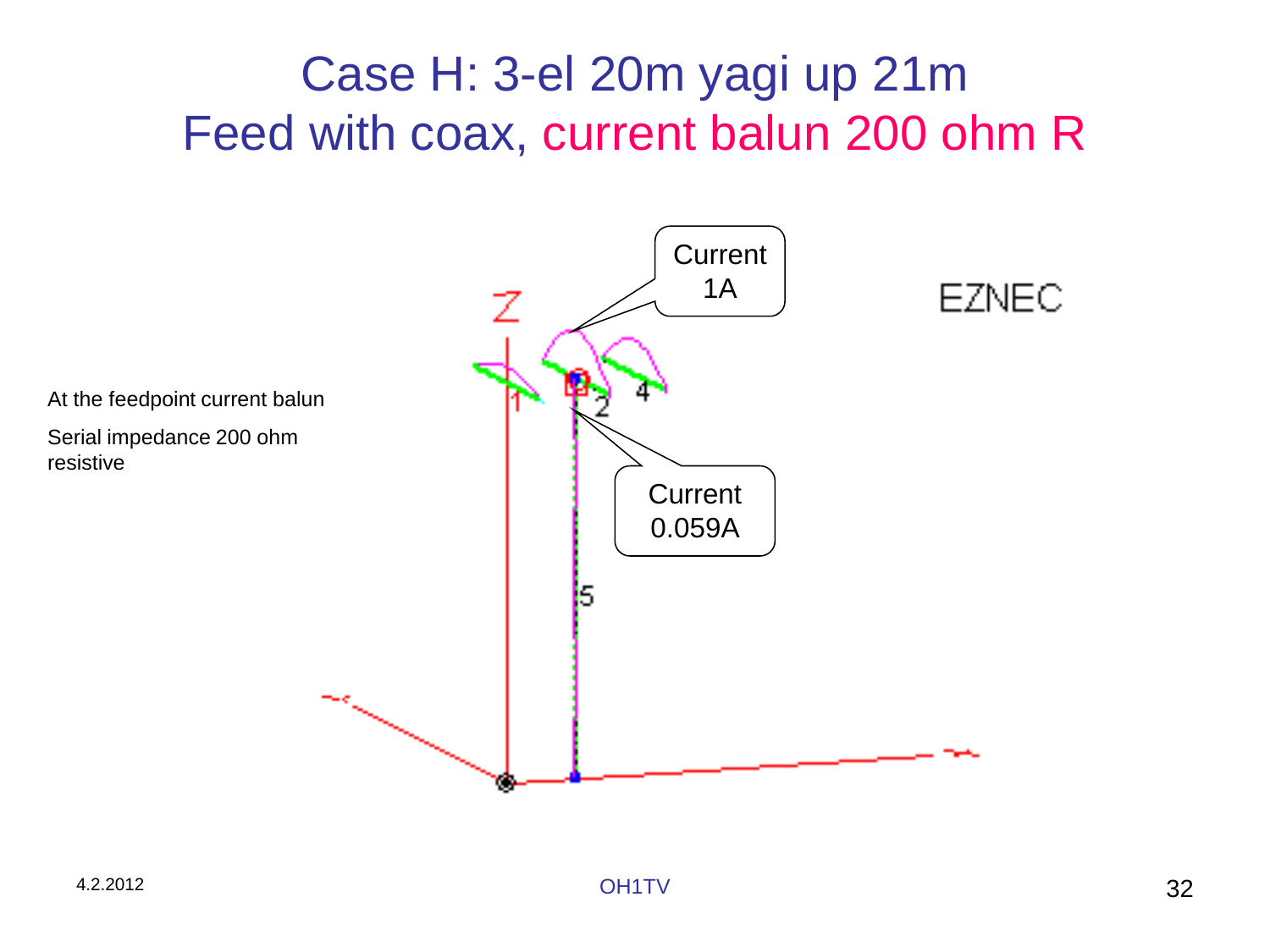## Case H: 3-el 20m yagi up 21m Feed with coax, current balun 200ohm R

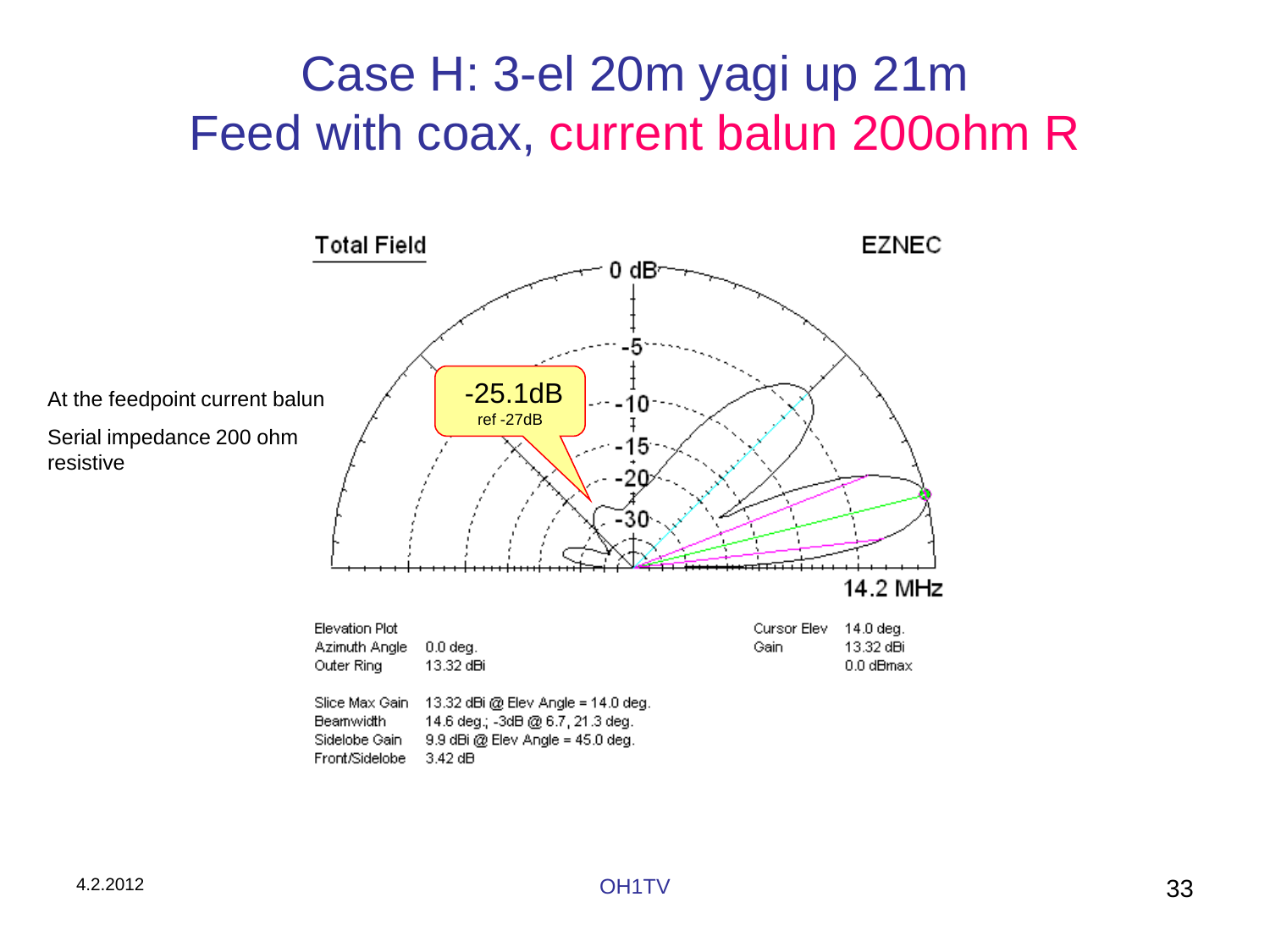### Case H: 3-el 20m yagi up 21m Feed with coax, current balun 200ohm R

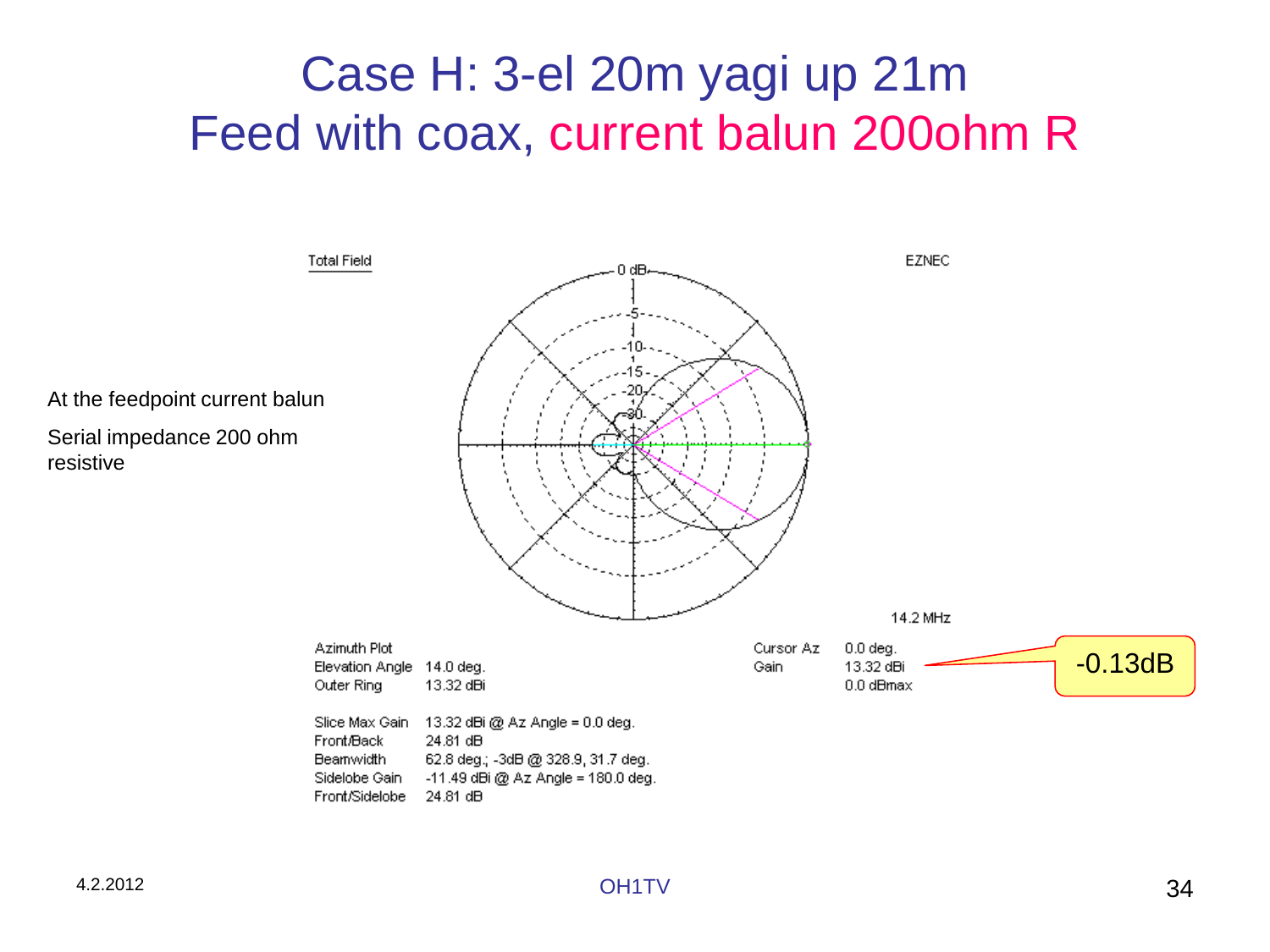## Case I: 3-el 20m yagi up 21m Feed with coax, current balun 500 ohm R

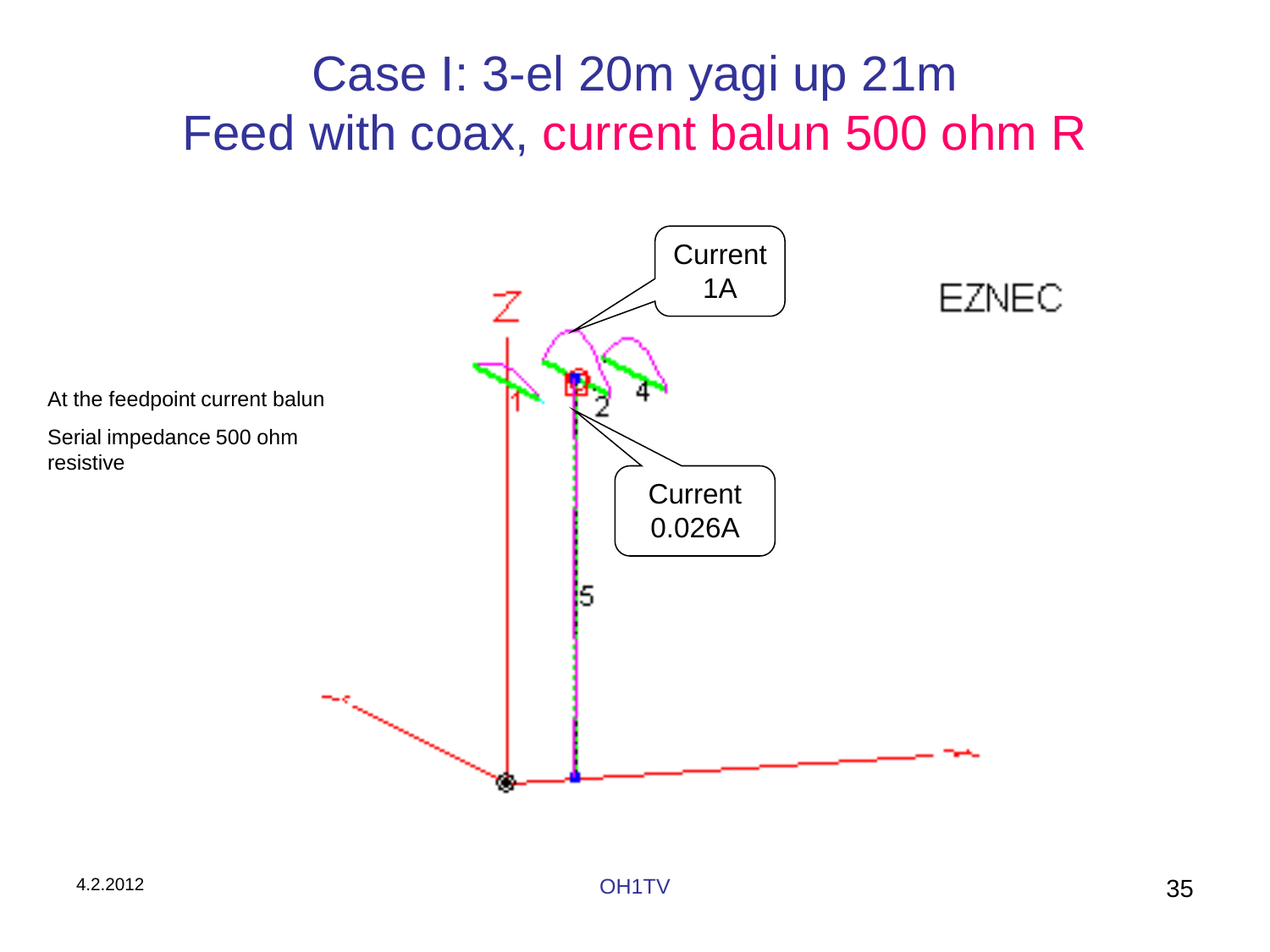## Case I: 3-el 20m yagi up 21m Feed with coax, current balun 500ohm R

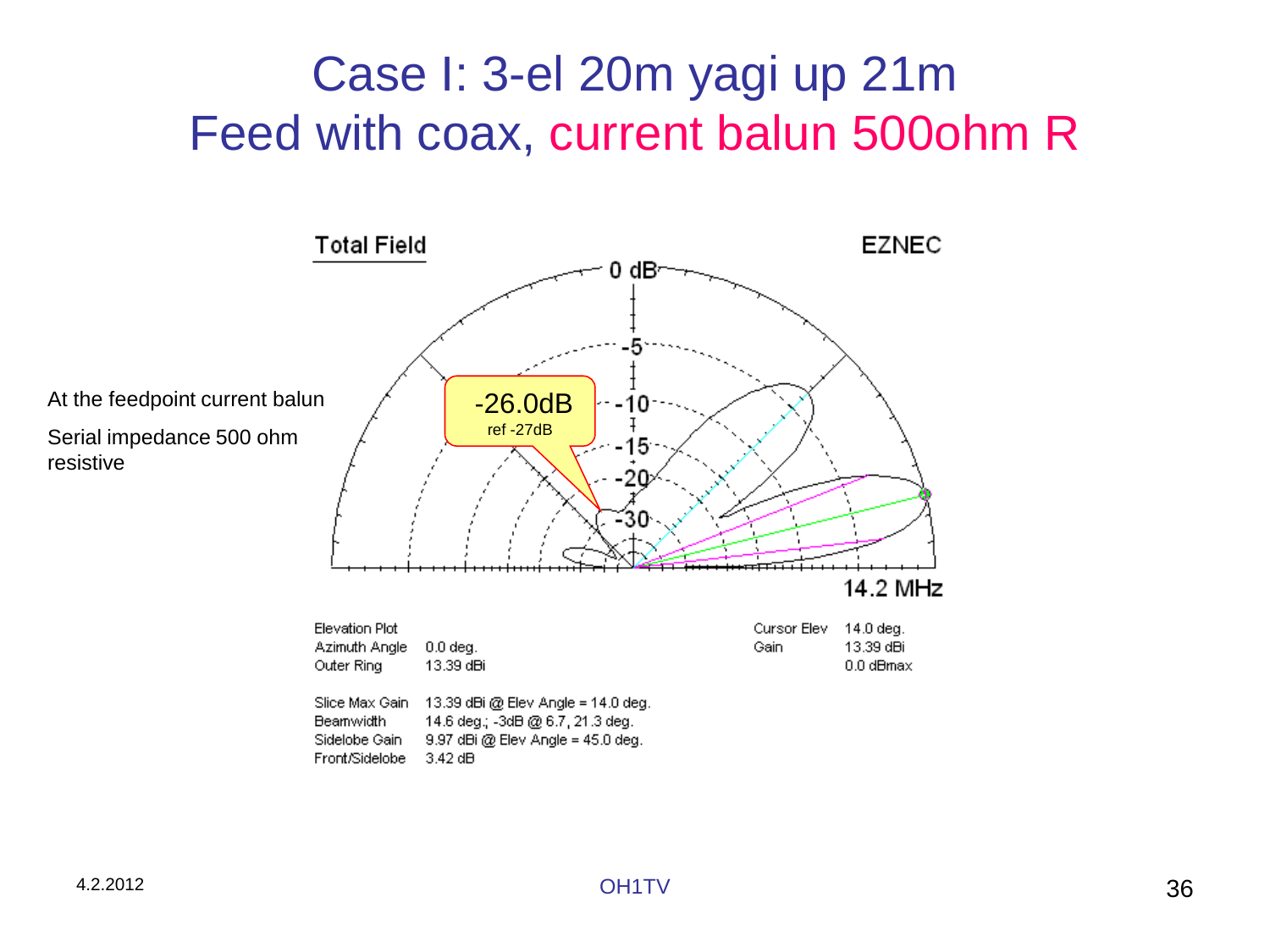## Case I: 3-el 20m yagi up 21m Feed with coax, current balun 500ohm R

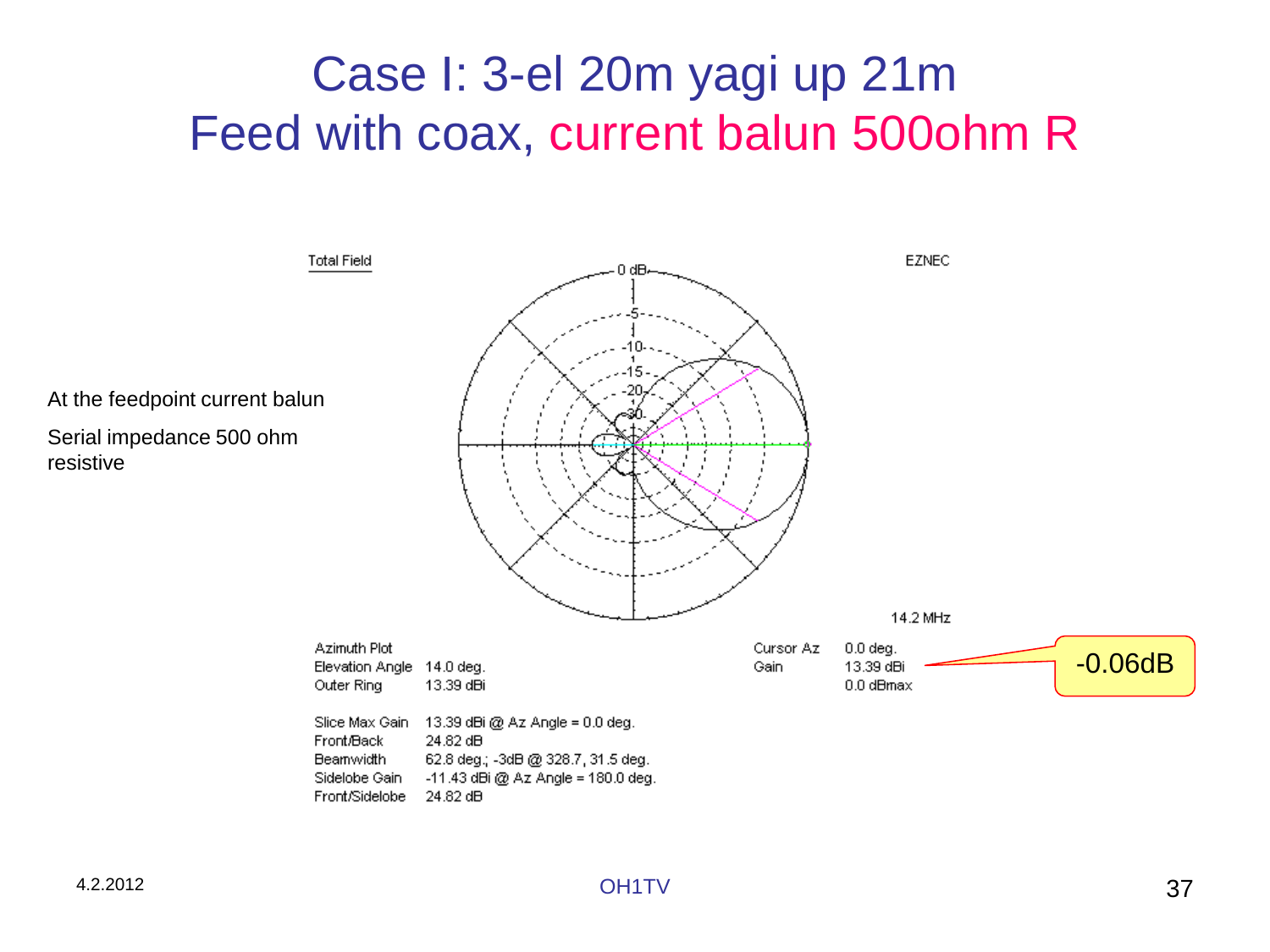## Case J: 3-el 20m yagi up 21m Feed with coax, current balun 500 ohm L

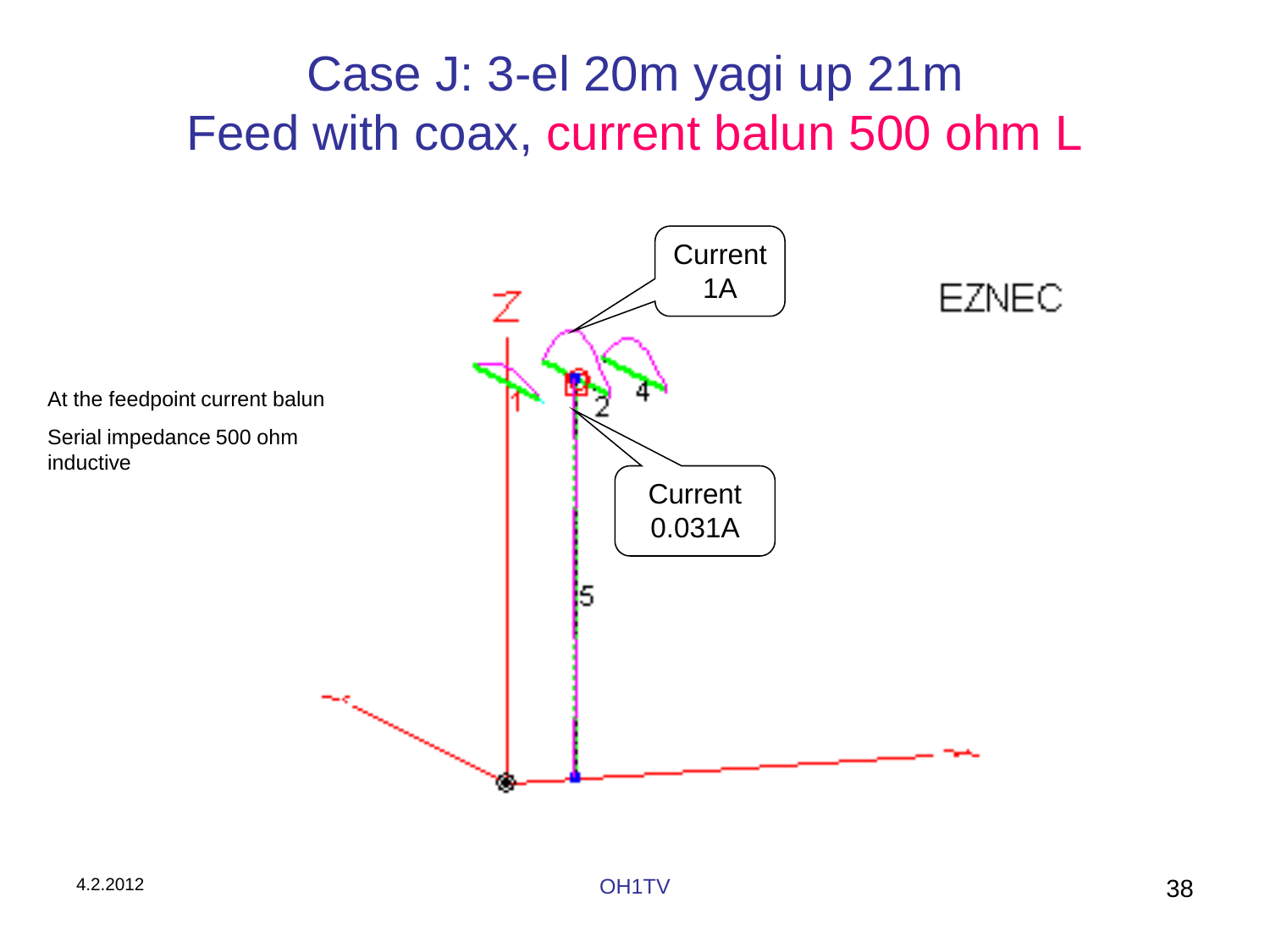## Case J: 3-el 20m yagi up 21m Feed with coax, current balun 500ohm L

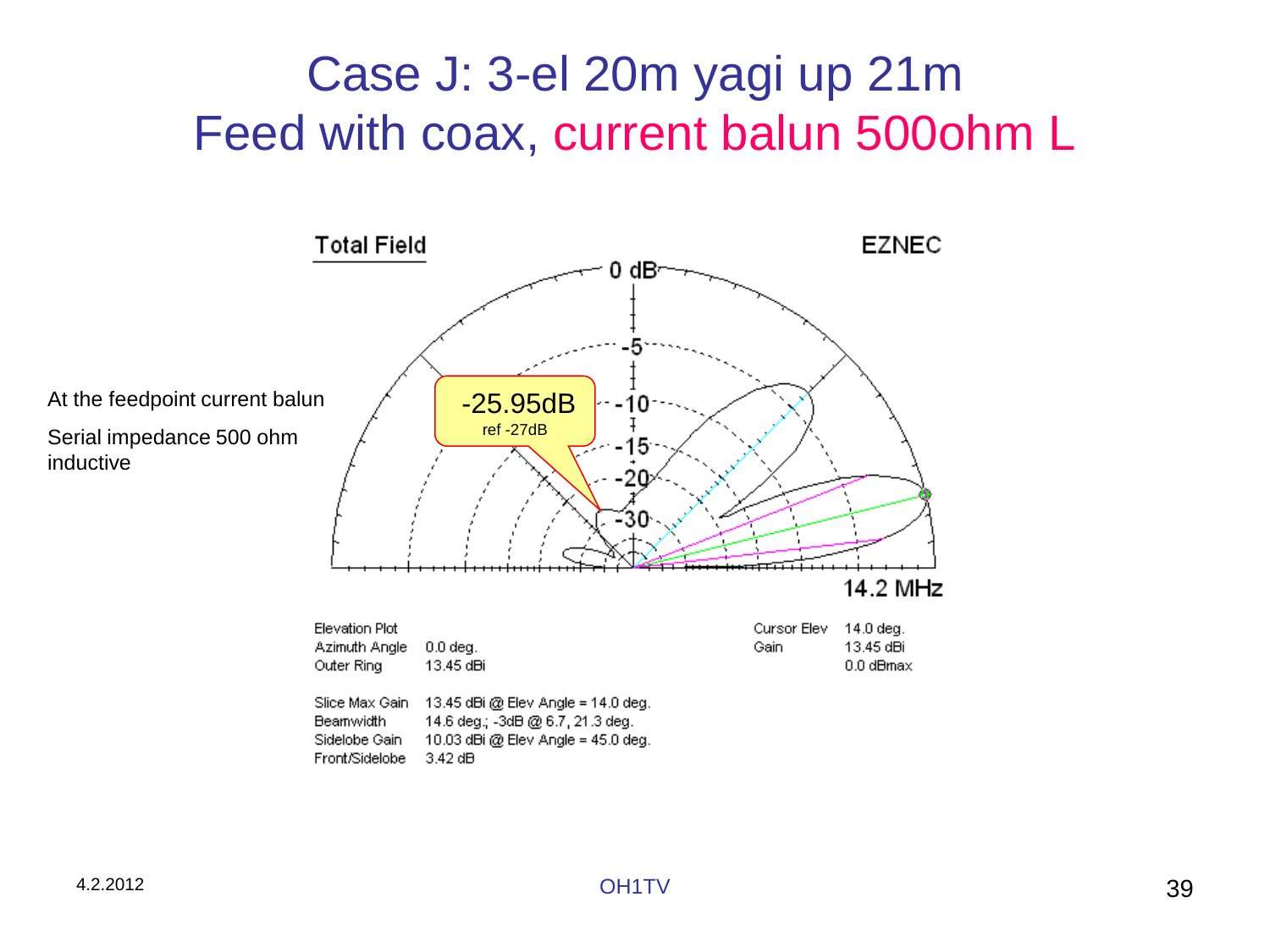## Case J: 3-el 20m yagi up 21m Feed with coax, current balun 500ohm L

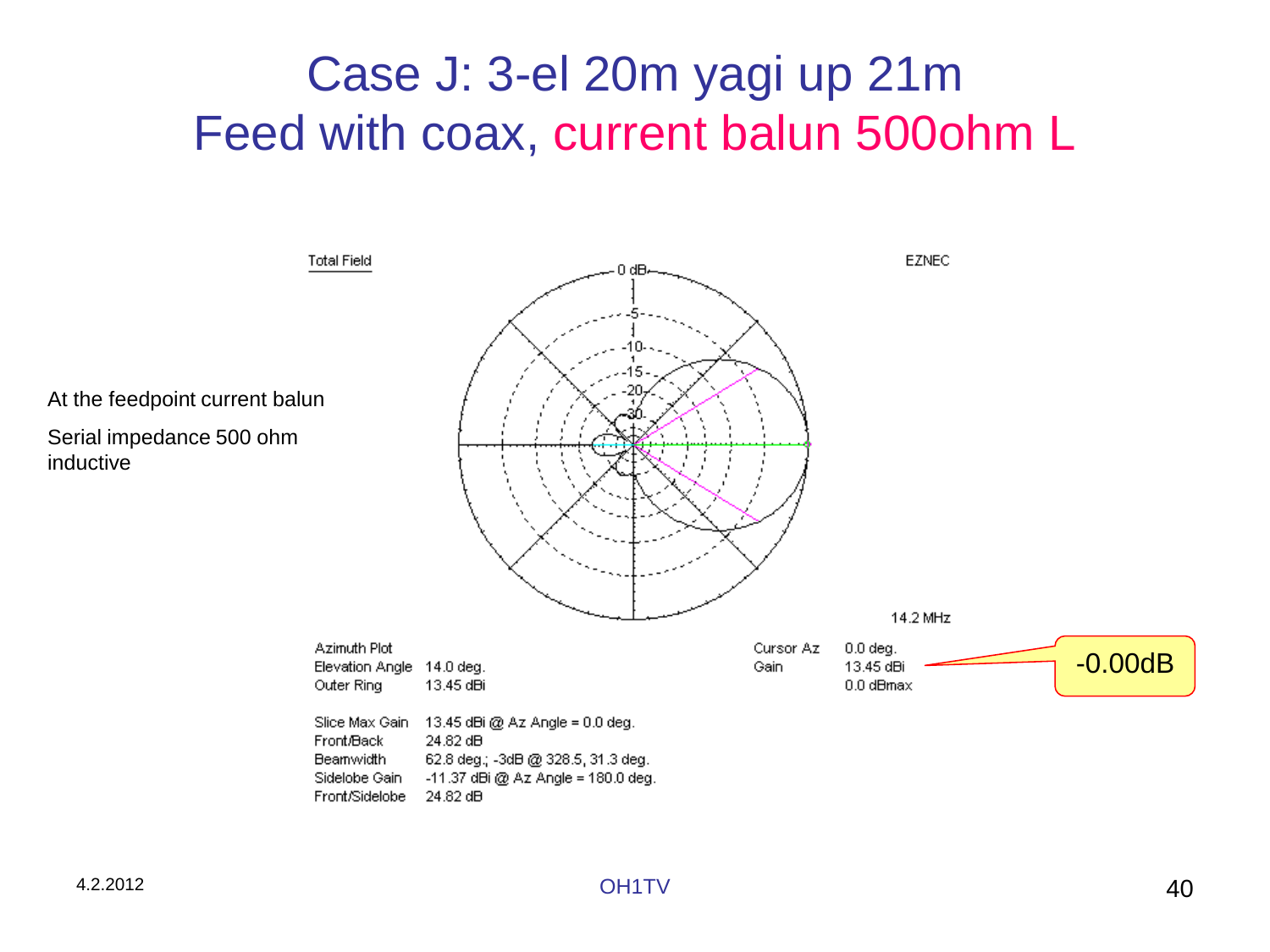#### Conclusions 3.. current balun

- The idea of current balun is to limit common mode current in the feed line, even common mode voltage exists. Current balun is a high common mode impedance.
- The most effective way to use current balun is to locate them in the current maxima.
	- One natural place is near the antenna feedpoint
- If reactive impedance is used, it shall tune the system away from resonance
	- In our example +j50ohm made the cable resonant, which shall be avoided
	- High reactance, 500ohm or more, works fine
- Resistive serial impedance works in all circumstances, but can introduce some loss to forward gain.
	- Resistance values 200-500ohm are suitable in many cases.
- Most ferrite beads provide both resistive and inductive impedance
- Current balun works fine with asymmetrical antennas too